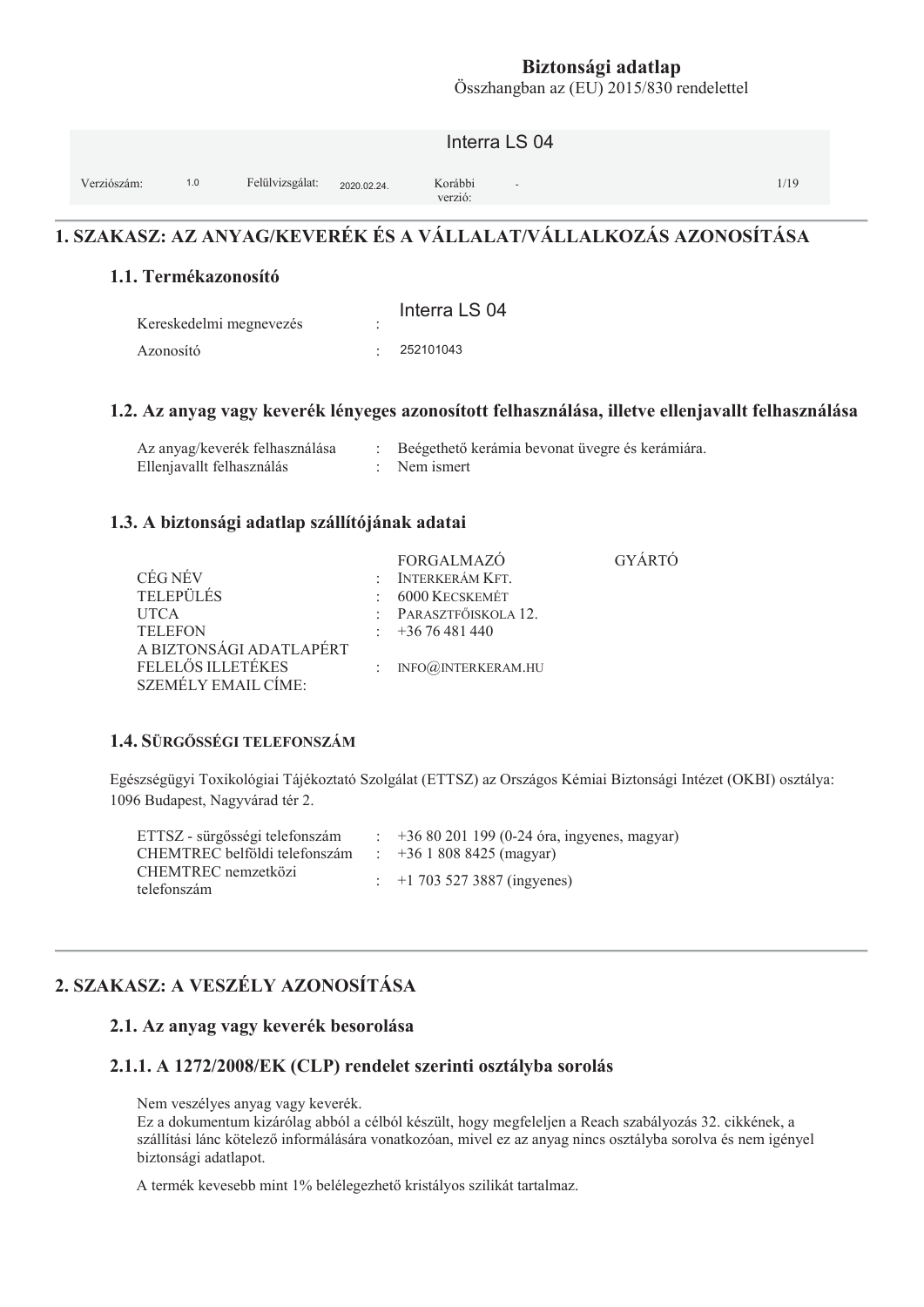Összhangban az (EU) 2015/830 rendelettel

|             |     |                 |             | Interra LS 04                                        |      |
|-------------|-----|-----------------|-------------|------------------------------------------------------|------|
| Verziószám: | 1.0 | Felülvizsgálat: | 2020.02.24. | HU<br>Korábbi<br>$\overline{\phantom{a}}$<br>verzió: | 2/19 |

#### 2.1.2. További információ

Nincs további információ.

#### 2.2. Címkézési elemek

Címkézés a 1272/2008/EK (CLP) rendelet szerint

Nem veszélyes anyag vagy keverék.

#### 2.3. Egyéb veszélyek

Ez a keverék nem tartalmaz olyan anyagot, amely perzisztens, bioakkumulálódó vagy mérgező (PBT). Ez a keverék nem tartalmaz 0,1% vagy annál magasabb koncentrációban olyan anyagot, amely nagyon perzisztens, vagy nagyon hajlamos a bioakkumulációra. (vPvB).

# 3. SZAKASZ: ÖSSZETÉTEL VAGY AZ ÖSSZETEVŐKRE VONATKOZÓ ADATOK

#### 3.2. Keverékek

| <b>KÉMIAI NÉV</b>       | CAS SZÁM/<br>EU-SZÁM/<br>REGISZTRÁCIÓS RENDELETE)<br><b>SZÁM</b> | <b>OSZTÁLYOZÁS</b><br>(1272/2008/EK) | $%$ [TÖMEG] |
|-------------------------|------------------------------------------------------------------|--------------------------------------|-------------|
| Kaolinit tartalmú agyag | 1318-74-7                                                        | Nem veszélyes összetevő              | $\leq$ =100 |

# 4. SZAKASZ: ELSŐSEGÉLY-NYÚJTÁSI INTÉZKEDÉSEK

#### 4.1. Az elsősegély-nyújtási intézkedések ismertetése

#### $4.1.1.$

| Belégzést követően               | D.           | Ha eszméletlen, stabil oldalfekvésbe kell helyezni, és orvost kell<br>hívni.<br>A sérültet nem szabad őrizet nélkül hagyni. |
|----------------------------------|--------------|-----------------------------------------------------------------------------------------------------------------------------|
| Bőrrel való érintkezést követően |              | : A szennyezett ruhát és cipőt azonnal le kell venni.<br>Szappannal és bő vízzel le kell mosni.                             |
| Szembe kerülést követően         | $\mathbb{R}$ | Elővigyázatból a szemet vízzel ki kell mosni folyóvízzel 10-15<br>percig.                                                   |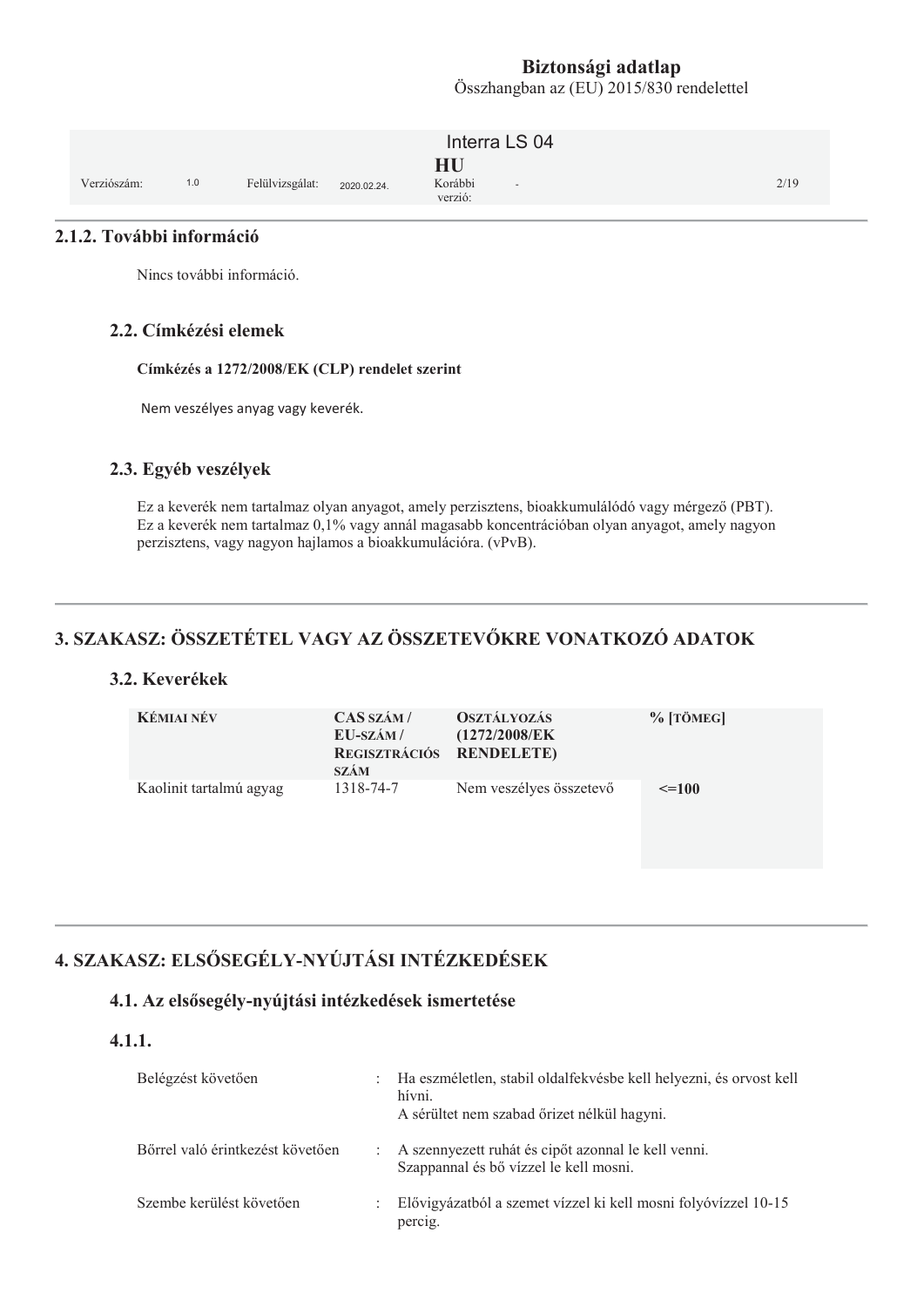| Verziószám:<br>1.0 | Felülvizsgálat: | 2020.02.24. | Interra LS 04<br>HU<br>Korábbi<br>verzió:                                                                                                                                                                                                                                  | 3/19 |
|--------------------|-----------------|-------------|----------------------------------------------------------------------------------------------------------------------------------------------------------------------------------------------------------------------------------------------------------------------------|------|
|                    |                 |             | A kontaktlencsé(ke)t el kell távolítani.<br>A nem sérült szemet védeni kell.<br>Öblítés közben a szemet tágra kell nyitni.<br>Ha a szem irritációja folytatódik, szakorvoshoz kell fordulni.                                                                               |      |
| Lenyelést követően |                 |             | A szájat vízzel ki kell tisztítani és azután sok vizet kell inni.<br>A légutakat tisztán kell tartani.<br>Nem szabad tejet vagy alkoholtartalmú italt adni.<br>Öntudatlan embernek sosem szabad semmit adni szájon át.<br>Ha a tünetek nem szűnnek meg, orvost kell hívni. |      |
| 4.1.2.             |                 |             |                                                                                                                                                                                                                                                                            |      |
| a)                 |                 |             | Orvoshoz kell fordulni.<br>A biztonsági adatlapot az orvosnak meg kell mutatni.<br>Ha a tünetek nem szűnnek meg, orvost kell hívni.                                                                                                                                        |      |
| b)                 |                 |             | A sérültet nem szabad őrizet nélkül hagyni.                                                                                                                                                                                                                                |      |
| $\circ$ )          |                 |             | Bőrrel való érintkezés esetén: A szennyezett ruhát és cipőt azonnal<br>le kell venni.                                                                                                                                                                                      |      |
| d)                 |                 |             | Szorosan illeszkedő biztonsági védőszemüveg<br>Megfelelő védőfelszerelést kell viselni.                                                                                                                                                                                    |      |
|                    |                 |             | 4.2. A legfontosabb - akut és késleltetett - tünetek és hatások                                                                                                                                                                                                            |      |
| Tünetek            |                 |             | Senki által nem ismert.                                                                                                                                                                                                                                                    |      |
| Hatások            |                 |             | Senki által nem ismert.                                                                                                                                                                                                                                                    |      |
|                    |                 |             | 4.3. A szükséges azonnali orvosi ellátás és különleges ellátás jelzése                                                                                                                                                                                                     |      |
| Kezelés            |                 |             | Az elsősegély nyújtó eljárást az ipari egészségügyért felelős<br>orvossal konzultálva kell bevezetni.                                                                                                                                                                      |      |

# 5. SZAKASZ: TŰZOLTÁSI INTÉZKEDÉSEK

## 5.1. Oltóanyag

| A megfelelő oltóanyag    | : A helyi feltételeknek és a környezetnek megfelelő oltási<br>intézkedéseket kell tenni. |
|--------------------------|------------------------------------------------------------------------------------------|
| Az alkalmatlan oltóanyag | : Nagy térfogatú vízsugár                                                                |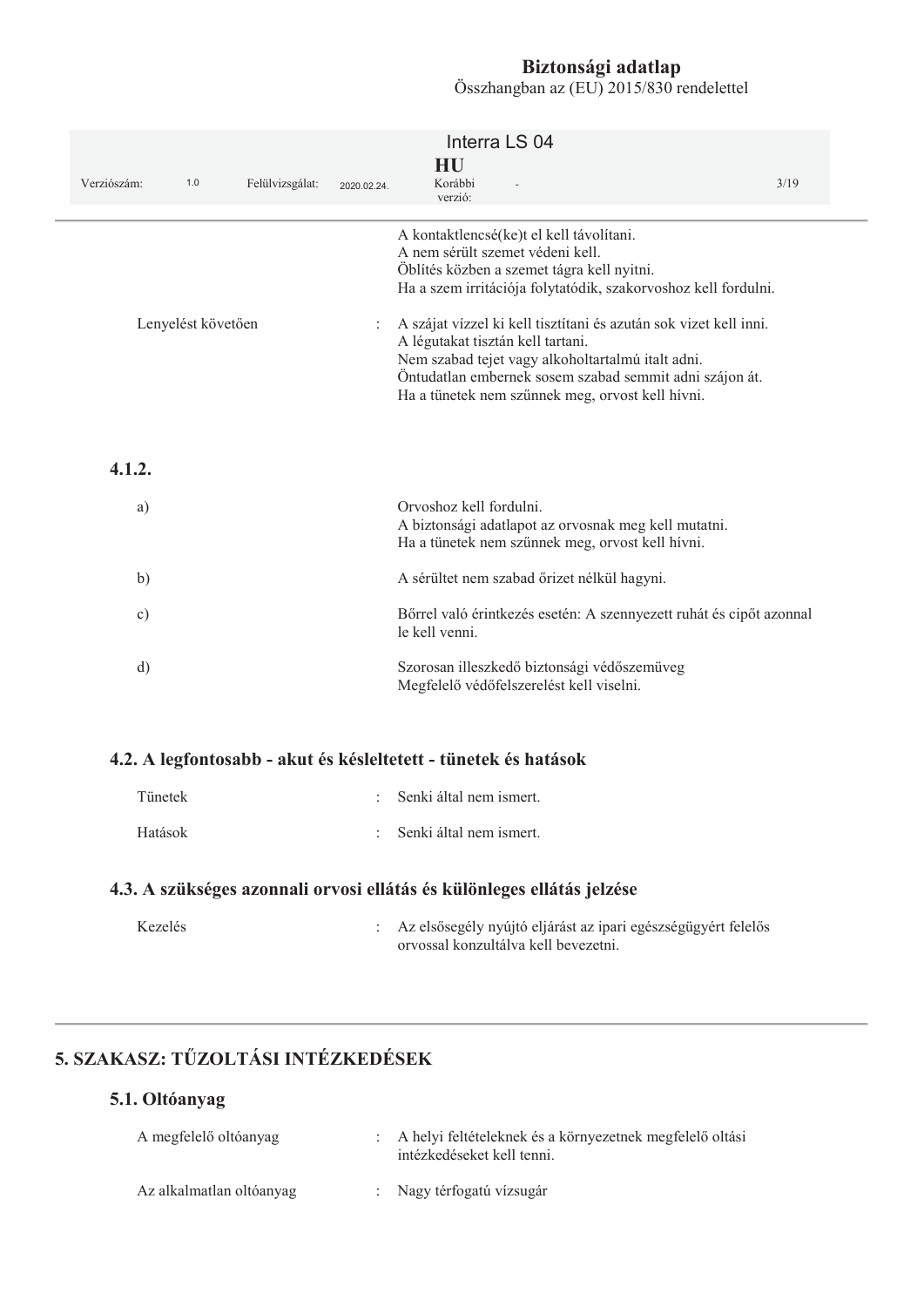Összhangban az (EU) 2015/830 rendelettel

| Verziószám: | 1.0                                     | Felülvizsgálat:                 | 2020.02.24.          | Interra LS 04<br>HU<br>Korábbi<br>verzió:                                                                                                                                                                                                 | 4/19 |  |
|-------------|-----------------------------------------|---------------------------------|----------------------|-------------------------------------------------------------------------------------------------------------------------------------------------------------------------------------------------------------------------------------------|------|--|
|             |                                         |                                 |                      | 5.2. Az anyaghoz vagy a keverékhez társuló különleges veszélyek                                                                                                                                                                           |      |  |
|             | Veszélyes égéstermékek                  |                                 | $\ddot{\phantom{a}}$ | Nem ismert.                                                                                                                                                                                                                               |      |  |
|             | További információk                     |                                 |                      | A tűzoltáskor keletkező elfolyó vizet nem szabad a csatornába<br>vagy folyóvízbe engedni.                                                                                                                                                 |      |  |
|             |                                         | 5.3. Tűzoltóknak szóló javaslat |                      |                                                                                                                                                                                                                                           |      |  |
|             | Tűzoltók különleges<br>védőfelszerelése |                                 |                      | Tűz esetén hordozható légzőkészüléket kell viselni.                                                                                                                                                                                       |      |  |
|             | További információk                     |                                 | ÷                    | Szabvány eljárás kémiai tüzek esetére.<br>A szennyezett tűzoltó vizet külön kell gyűjteni.<br>Tilos a csatornába engedni.<br>A tűz maradványait és a szennyezett tűzoltó vizet a helyi<br>szabályozásnak megfelelően kell megsemmisíteni. |      |  |

# 6. SZAKASZ: INTÉZKEDÉSEK VÉLETLENSZERŰ KÖRNYEZETBE JUTÁS ESETÉN

#### 6.1. Személyi óvintézkedések, egyéni védőeszközök és vészhelyzeti eljárások

#### 6.1.1. Nem sürgősségi ellátó személyzet esetén

| a) Védőeszköz           |                           | Személyi védőfelszerelést kell használni.                                                                      |
|-------------------------|---------------------------|----------------------------------------------------------------------------------------------------------------|
| b) Általános            | $\mathbb{R}^{\mathbb{Z}}$ | Megfelelő szellőzést kell biztosítani.<br>A porképződést el kell kerülni.<br>A por belégzését el kell kerülni. |
| c) Vészhelyzeti eljárás | $\mathbb{R}^n$            | A személyzetet biztonságos területre kell eltávolítani.                                                        |

#### 6.1.2. A sürgősségi ellátók esetében

Általános : Nincs különleges javaslat.

#### 6.2. Környezetvédelmi óvintézkedések

| Ovintézkedések |  | Nincs szükség különleges környezeti óvintézkedésekre. |
|----------------|--|-------------------------------------------------------|
|----------------|--|-------------------------------------------------------|

#### 6.3. A területi elhatárolás és a szennyezésmentesítés módszerei és anyagai

#### 6.3.1. Elhatárolási javaslat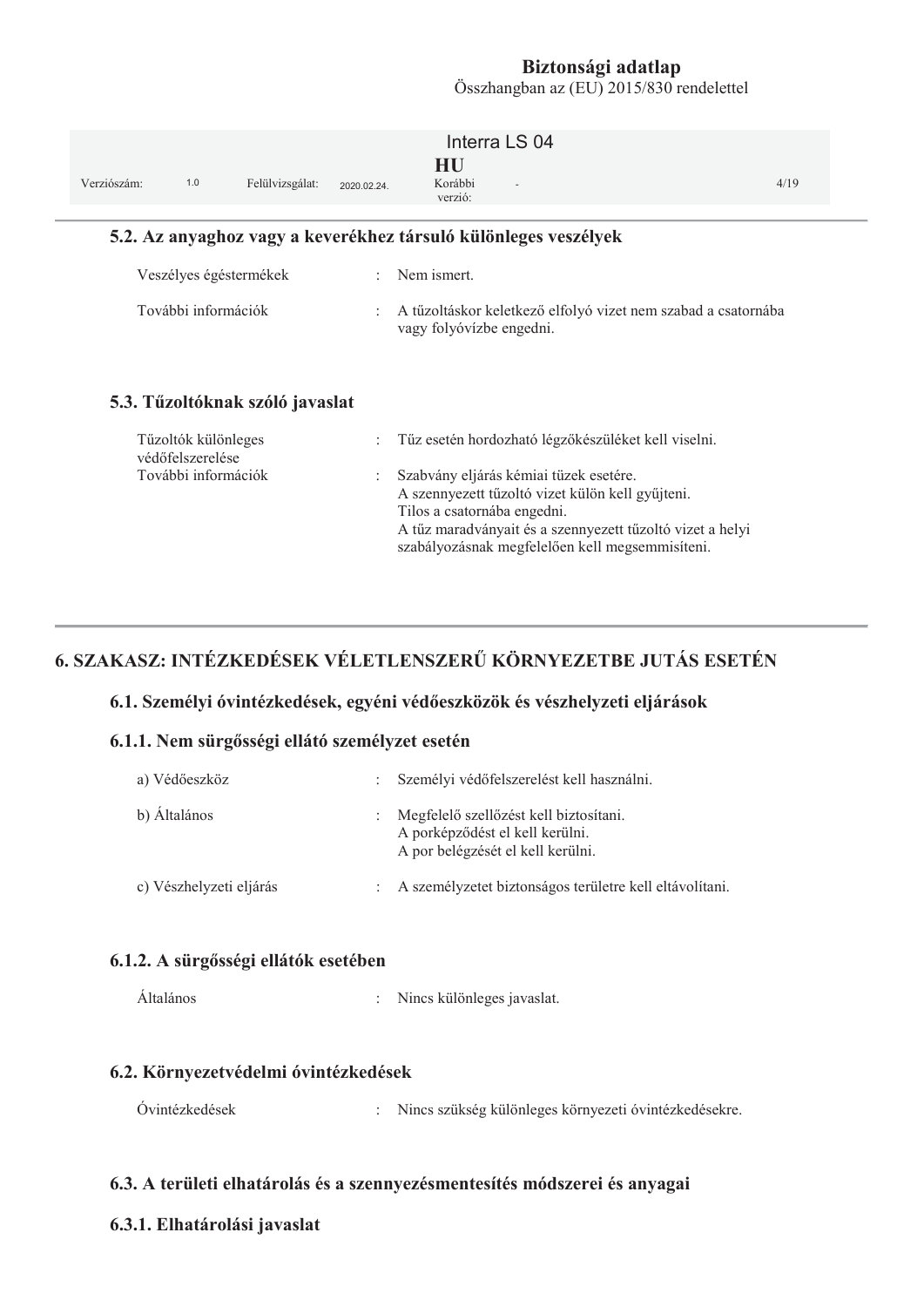| Verziószám:  | 1.0 | Felülvizsgálat: | 2020.02.24. | Interra LS 04<br>HU<br>Korábbi<br>$\sim$<br>verzió:                        | 5/19 |
|--------------|-----|-----------------|-------------|----------------------------------------------------------------------------|------|
| a)           |     |                 |             | Hulladékelhelyezés céljára megfelelő és zárt tartályokban kell<br>tartani. |      |
| $\mathbf{b}$ |     |                 |             | Hulladékelhelyezés céljára megfelelő és zárt tartályokban kell<br>tartani. |      |
|              |     | (22.8)          |             |                                                                            |      |

#### 6.3.2. Szennyezésmentesítés módszerei

| a) Semlegesítési eljárások | ÷                    | Nem ismert                                                                      |
|----------------------------|----------------------|---------------------------------------------------------------------------------|
| b) Mentesítési eljárások   | $\ddot{\phantom{a}}$ | Porképzés nélkül kell felszedni és eltávolítani.                                |
| c) Adszorbens anyagok      | ÷                    | Nem ismert                                                                      |
| d) Tisztítási eljárások    | ÷                    | Mechanikai úton szedje fel.<br>Porképzés nélkül kell felszedni és eltávolítani. |
| e) Vákuumos eljárások      | ٠                    | Nem ismert                                                                      |
| f) Berendezések            | ٠                    | Általános takarító eszközök                                                     |

### 6.3.3. Szennyeződésekhez és a környezetbe jutáshoz kapcsolódó minden egyéb információ

| Egyéb információk               | $\therefore$ Nem ismert |
|---------------------------------|-------------------------|
|                                 |                         |
| 6.4. Hivatkozás más szakaszokra |                         |
| $- - -$                         |                         |

| Hivatkozások | : A biztonságos tárolásról lásd a 7. SZAKASZT.          |
|--------------|---------------------------------------------------------|
|              | A személyi védelemről lásd a 8. SZAKASZT.               |
|              | Az ártalmatlanítási szempontokat lásd a 13. SZAKASZBAN. |

# 7. SZAKASZ: KEZELÉS ÉS TÁROLÁS

# 7.1. A biztonságos kezelésre irányuló óvintézkedések

#### $7.1.1.$

| a) Tűz és robbanásvédelmi<br>információk          | : A porképződést el kell kerülni.                                                                                      |
|---------------------------------------------------|------------------------------------------------------------------------------------------------------------------------|
| b) Nem összeférhető<br>anyagok/keverékek kezelése | $:$ Nincs adat                                                                                                         |
| c) Újabb kockázatok elkerülése                    | : Figyelembe kell venni a biztonsági adatlap 6. SZAKASZÁT.<br>Figyelembe kell venni a biztonsági adatlap 8. SZAKASZÁT. |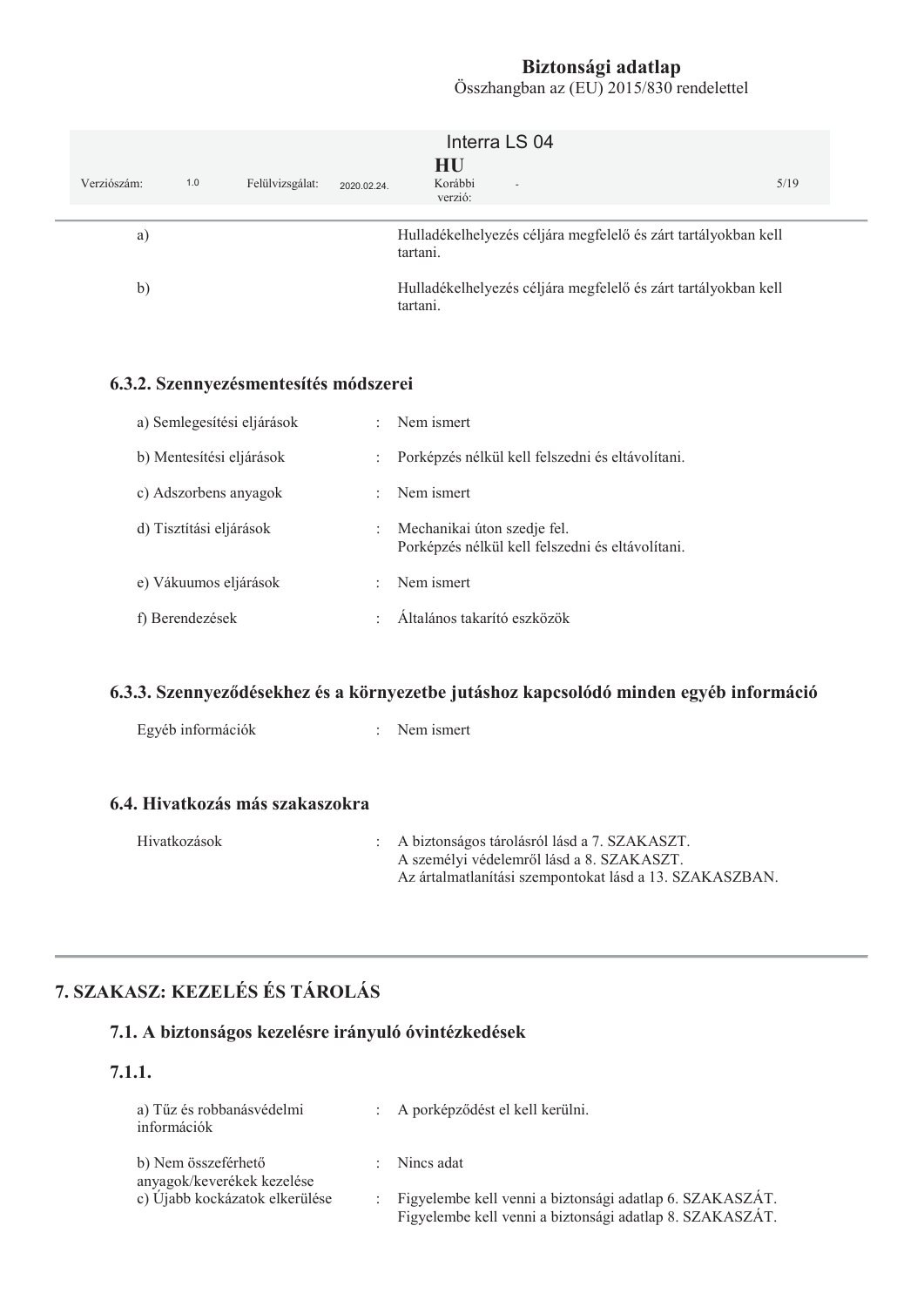Összhangban az (EU) 2015/830 rendelettel

| Verziószám:   | 1.0 | Felülvizsgálat:                  | 2020.02.24.          | Interra LS 04<br>HU<br>Korábbi<br>verzió:                                                                                                                                            | 6/19 |
|---------------|-----|----------------------------------|----------------------|--------------------------------------------------------------------------------------------------------------------------------------------------------------------------------------|------|
|               |     |                                  |                      | Belélegezhető részecskék képződését el kell kerülni.<br>A gözt/port nem szabad belélegezni.<br>Azokon a helyeken, ahol por képződik, megfelelő elszívást kell<br>biztosítani.        |      |
|               |     | d) Környezetbe jutás csökkentése | $\ddot{\phantom{a}}$ | Kerülni kell az anyagnak a környezetbe való kijutását.                                                                                                                               |      |
| 7.1.2.        |     |                                  |                      |                                                                                                                                                                                      |      |
| a)            |     |                                  |                      | Használat közben enni, inni nem szabad.<br>Használat közben tilos a dohányzás.                                                                                                       |      |
| b)            |     |                                  |                      | Az öblítővíz elhelyezését a helyi és nemzeti szabályozásoknak<br>megfelelően kell megoldani.<br>Szünetek előtt és közvetlenül a termékhez való hozzányúlás után<br>kezet kell mosni. |      |
| $\mathbf{c})$ |     |                                  |                      | Bőrrel, szemmel és ruhával lehetőleg ne érintkezzen.                                                                                                                                 |      |

#### 7.2. A biztonságos tárolás feltételei, az esetleges összeférhetetlenséggel együtt

| A tároló helyiségekre és<br>a tartályokra vonatkozó<br>követelmények | : A tartályt száraz és jól szellőző helyen szorosan zárva kell tartani.<br>Az elektromos berendezéseknek/munkaanyagoknak meg kell<br>felelniük a technológiai biztonsági normáknak.<br>Száraz helyen kell tartani.<br>Az utasítás szerint tárolya és alkalmazya nem bomlik. |
|----------------------------------------------------------------------|-----------------------------------------------------------------------------------------------------------------------------------------------------------------------------------------------------------------------------------------------------------------------------|
| Együttes tárolással kapcsolatos<br>információk                       | : Nincs korlátozás.                                                                                                                                                                                                                                                         |

#### 7.3. Meghatározott végfelhasználás (végfelhasználások)

| Különleges felhasználás(ok) |  | : Ennek az anyagnak/keveréknek a használatáról lásd a műszaki<br>útmutatókat |
|-----------------------------|--|------------------------------------------------------------------------------|
|-----------------------------|--|------------------------------------------------------------------------------|

# 8. SZAKASZ: AZ EXPOZÍCIÓ ELLENI VÉDEKEZÉS/EGYÉNI VÉDELEM

#### 8.1. Ellenőrzési paraméterek

#### 8.1.1. Foglalkozási expozíciós határértékek

Nem tartalmaz olyan anyagot, amelynek munkahelyi expozíciós határértéke van.

#### 8.1.2. Ajánlott monitoring eljárások

Lásd a 8.1.1. SZAKASZT.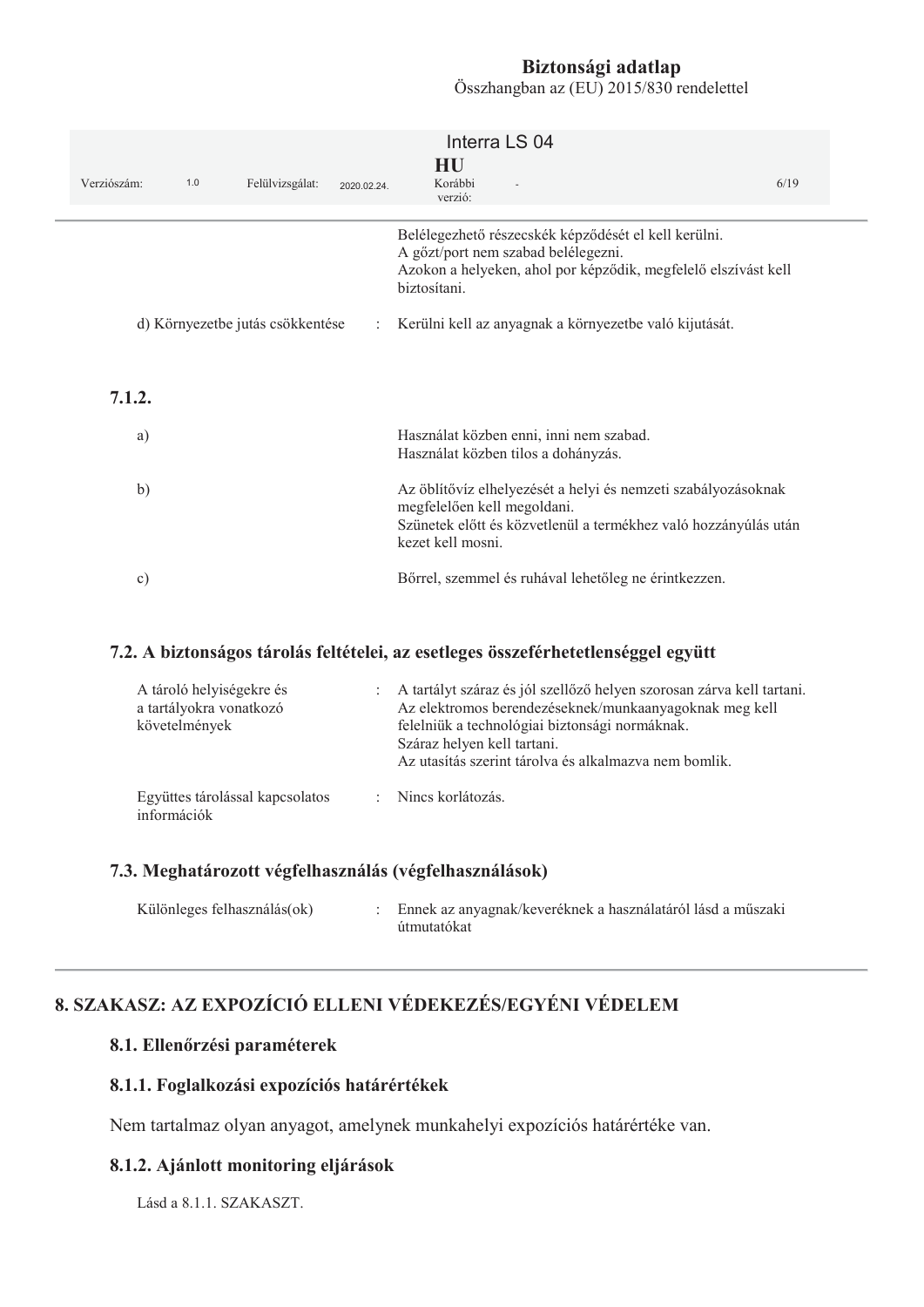|             |     |                 |             | Interra LS 04                      |      |
|-------------|-----|-----------------|-------------|------------------------------------|------|
| Verziószám: | 1.0 | Felülvizsgálat: | 2020.02.24. | HU<br>Korábbi<br>$\sim$<br>verzió: | 7/19 |

#### 8.1.3. Légszennyező anyag foglalkozási expozíciós határértéke/ biológiai határértéke

Nem tartalmaz olyan anyagot, amelynek munkahelyi expozíciós határértéke van.

#### 8.1.4. A releváns DNEL/PNEC és egyéb küszöbértékek

#### 8.1.4.1. emberi egészségre vonatkozó határértékek

Nem tartalmaz olyan anyagot, amelynek munkahelyi expozíciós határértéke van.

#### 8.1.4.2. környezetre vonatkozó határértékek

Nem tartalmaz olyan anyagot, amelynek környezetre vonatkozó határértéke van.

#### 8.1.5. Kockázatkezelési intézkedésekről való döntéshez ellenőrző sávos megközelítés használatának részletes információi

Nincs ellenőrzősávos megközelítés használva.

#### 8.2. Az expozíció elleni védekezés

#### 8.2.1. Megfelelő műszaki ellenőrzés

Nincs adat (Nem meghatározott) Figyelembe kell venni a biztonsági adatlap 7. SZAKASZÁT.

#### 8.2.2. Egyéni óvintézkedések, például egyéni védőeszközök

#### $8.2.2.1.$

Egyéni tűzvédelmi eszközökkel kapcsolatos javaslatért vegye figyelembe az 5. SZAKASZT.

#### **8.2.2.2. Különböző területekre alkalmas védőeszközök**

| a) szem-/ arcvédelem |                      | Szemmosó palack tiszta vízzel<br>Szorosan illeszkedő biztonsági védőszemüveg |
|----------------------|----------------------|------------------------------------------------------------------------------|
| b) bőrvédelem        |                      | : Port át nem engedő védőruha<br>A bőrrel való érintkezést el kell kerülni.  |
| i) kézvédelem        | $\ddot{\phantom{0}}$ | Hosszú vagy ismételt érintkezés esetén védőkesztyűt kell viselni.            |
| ii) egyéb            | $\ddot{\phantom{0}}$ | Nem ismert                                                                   |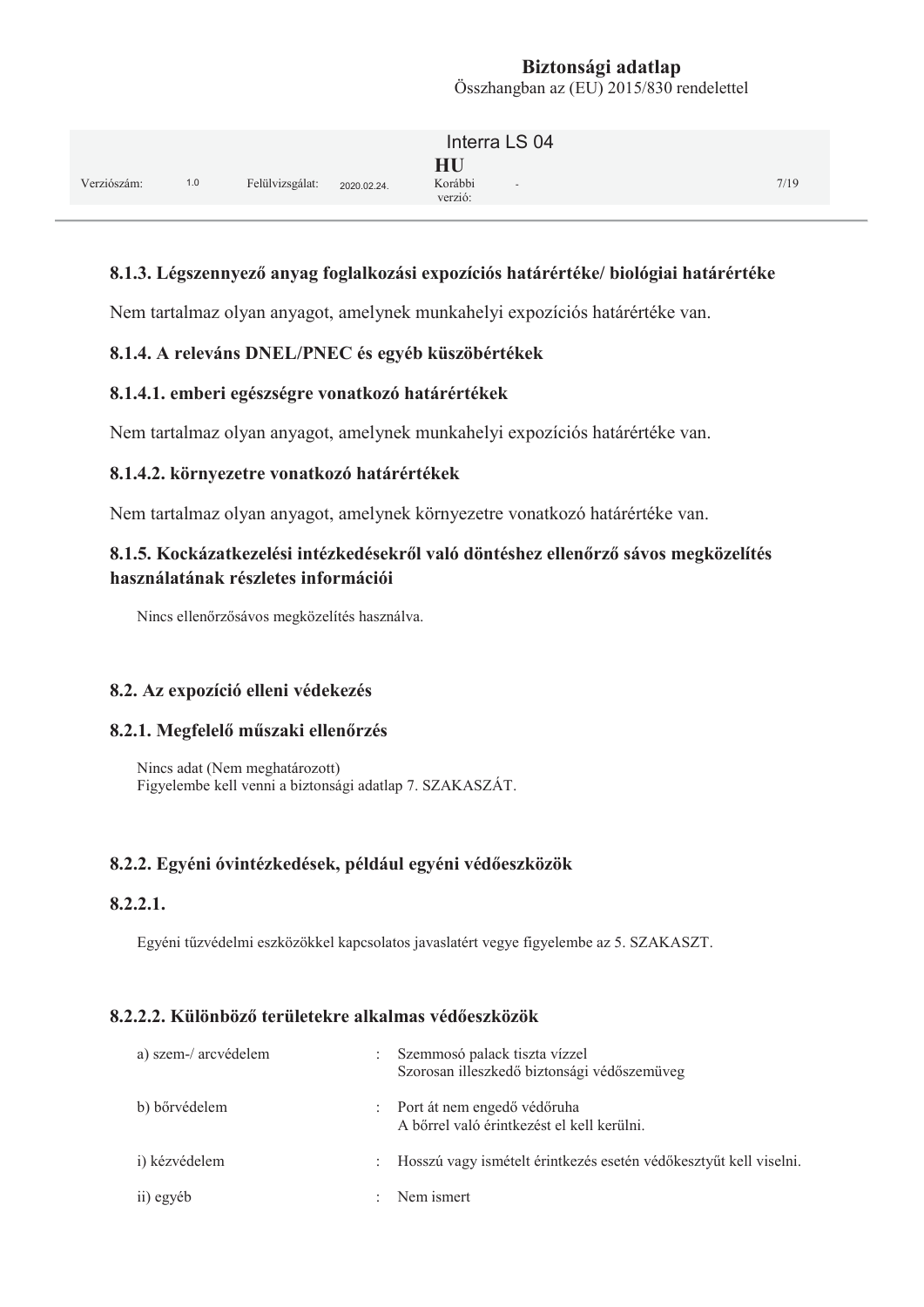|                                                        | Verziószám:          | 1.0 | Felülvizsgálat:                                                                                     | 2020.02.24.                                                | Interra LS 04<br>HU<br>Korábbi<br>$\sim$<br>verzió:     | 8/19 |  |
|--------------------------------------------------------|----------------------|-----|-----------------------------------------------------------------------------------------------------|------------------------------------------------------------|---------------------------------------------------------|------|--|
|                                                        | c) a légutak védelme |     |                                                                                                     | $\ddot{\phantom{a}}$                                       | Általában nincs szükség személyi légzésvédő készülékre. |      |  |
|                                                        | d) hőveszély         |     |                                                                                                     | : Rendeltetésszerű használat esetén nem lép fel hőveszély. |                                                         |      |  |
| e) általános óvintézkedések/<br>higiéniai intézkedések |                      | ÷   | Megfelelő védőfelszerelést kell viselni.<br>A használat közben enni, inni és dohányozni nem szabad. |                                                            |                                                         |      |  |

#### 8.2.3. A környezeti expozíció elleni védekezés

Nincs szükség különleges környezeti óvintézkedésekre.

# 9. SZAKASZ: FIZIKAI ÉS KÉMIAI TULAJDONSÁGOK

### 9.1. Az alapvető fizikai és kémiai tulajdonságokra vonatkozó információk

| a) külső jellemzők                                                         |                | szilárd<br>fehér               |
|----------------------------------------------------------------------------|----------------|--------------------------------|
| b) szag                                                                    | $\vdots$       | szagtalan                      |
| c) szagküszöbérték                                                         | $\ddot{\cdot}$ | Nincs adat (Nem meghatározott) |
| d) pH-érték (vízben)                                                       | $\ddot{\cdot}$ | Nincs adat (Nem meghatározott) |
| e) olvadáspont/fagyáspont<br>f) kezdő forráspont és<br>forrásponttartomány | $\ddot{\cdot}$ | $>$ 500 °C<br>> 500 °C         |
| g) lobbanáspont                                                            | $\ddot{\cdot}$ | Nincs adat (Nem meghatározott) |
| h) párolgási sebesség                                                      | $\vdots$       | Nincs adat (Nem meghatározott) |
| i) gyúlékonyság (szilárd,                                                  | $\ddot{\cdot}$ | Nincs adat (Nem meghatározott) |
| gázhalmazállapot)<br>j) felső/ alsó gyulladási határ vagy                  | $\ddot{\cdot}$ | Nincs adat (Nem meghatározott) |
| robbanási tartományok<br>k) gőznyomás                                      | $\ddot{\cdot}$ | Nincs adat (Nem meghatározott) |
| l) gőzsűrűség                                                              | $\ddot{\cdot}$ | Nincs adat (Nem meghatározott) |
| m) relatív sűrűség                                                         | $\ddot{\cdot}$ | Nincs adat (Nem meghatározott) |
| n) oldékonyság (oldékonyságok)<br>Vízben való oldhatóság                   |                | Nincs adat (Nem meghatározott) |
| Apoláris oldószerben való                                                  | $\ddot{\cdot}$ | Nincs adat (Nem meghatározott) |
| oldhatóság<br>o) megoszlási hányados: n-<br>oktanol/víz                    | $\vdots$       | Nincs adat (Nem meghatározott) |
| p) öngyulladási hőmérséklet                                                | $\ddot{\cdot}$ | Nincs adat (Nem meghatározott) |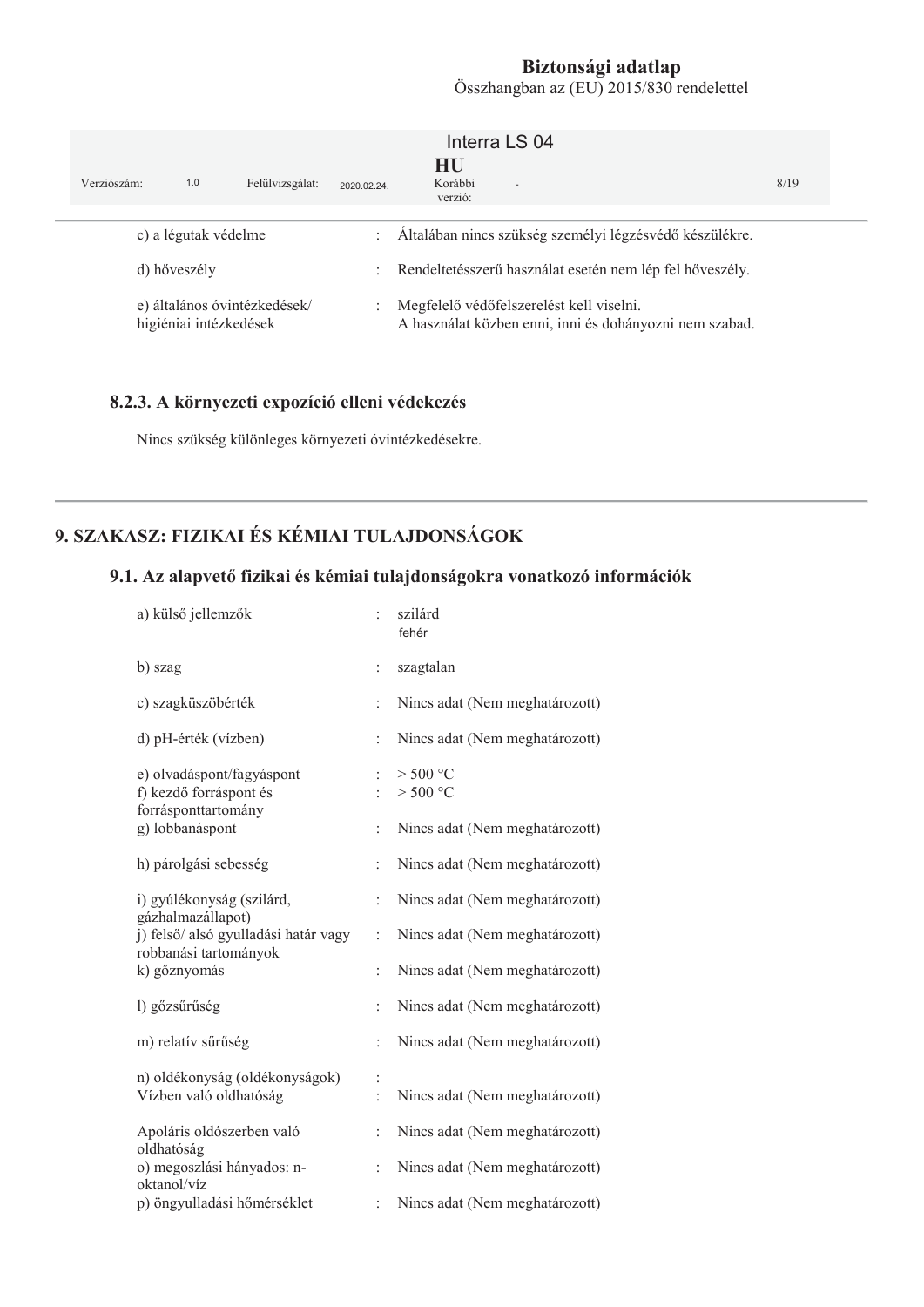| Verziószám:<br>1.0<br>Felülvizsgálat:                                                                                     | Interra LS 04<br>HU<br>Korábbi<br>2020.02.24.<br>$\sim$<br>verzió:                                                                                                                                                          | 9/19 |
|---------------------------------------------------------------------------------------------------------------------------|-----------------------------------------------------------------------------------------------------------------------------------------------------------------------------------------------------------------------------|------|
| q) bomlási hőmérséklet                                                                                                    | Nincs adat (Nem meghatározott)<br>$\mathbb{R}^{\mathbb{Z}}$                                                                                                                                                                 |      |
| r) viszkozitás<br>Dinamikus viszkozitás<br>Kinematikai viszkozitás<br>s) robbanásveszélyesség<br>t) oxidáló tulajdonságok | Nincs adat (Nem meghatározott)<br>$\ddot{\phantom{a}}$<br>Nincs adat (Nem meghatározott)<br>$\mathbb{Z}^{\mathbb{Z}}$<br>Nincs adat (Nem meghatározott)<br>÷<br>Nincs adat (Nem meghatározott)<br>$\mathbb{R}^{\mathbb{Z}}$ |      |
| 9.2. Egyéb információk                                                                                                    |                                                                                                                                                                                                                             |      |

| Térfogatsúly<br>Nincs adat (Nem meghatározott) |  |  |
|------------------------------------------------|--|--|
|------------------------------------------------|--|--|

# 10. SZAKASZ: STABILITÁS ÉS REAKCIÓKÉSZSÉG

#### 10.1. Reakciókészség

Az ajánlott tárolási feltételek mellett stabil.

#### 10.2. Kémiai stabilitás

Az utasítás szerint tárolya és alkalmazya nem bomlik.

#### 10.3. A veszélyes reakciók lehetősége

| Veszélyes reakciók | : Az ajánlott tárolási feltételek mellett stabil. |
|--------------------|---------------------------------------------------|
|                    | Az utasítás szerint használya nem bomlik.         |
|                    | Külön említésre méltó veszély nincs.              |

#### 10.4. Kerülendő körülmények

Kerülendő körülmények : Nincs adat

#### 10.5. Nem összeférhető anyagok

Kerülendő anyagok : Nincs adat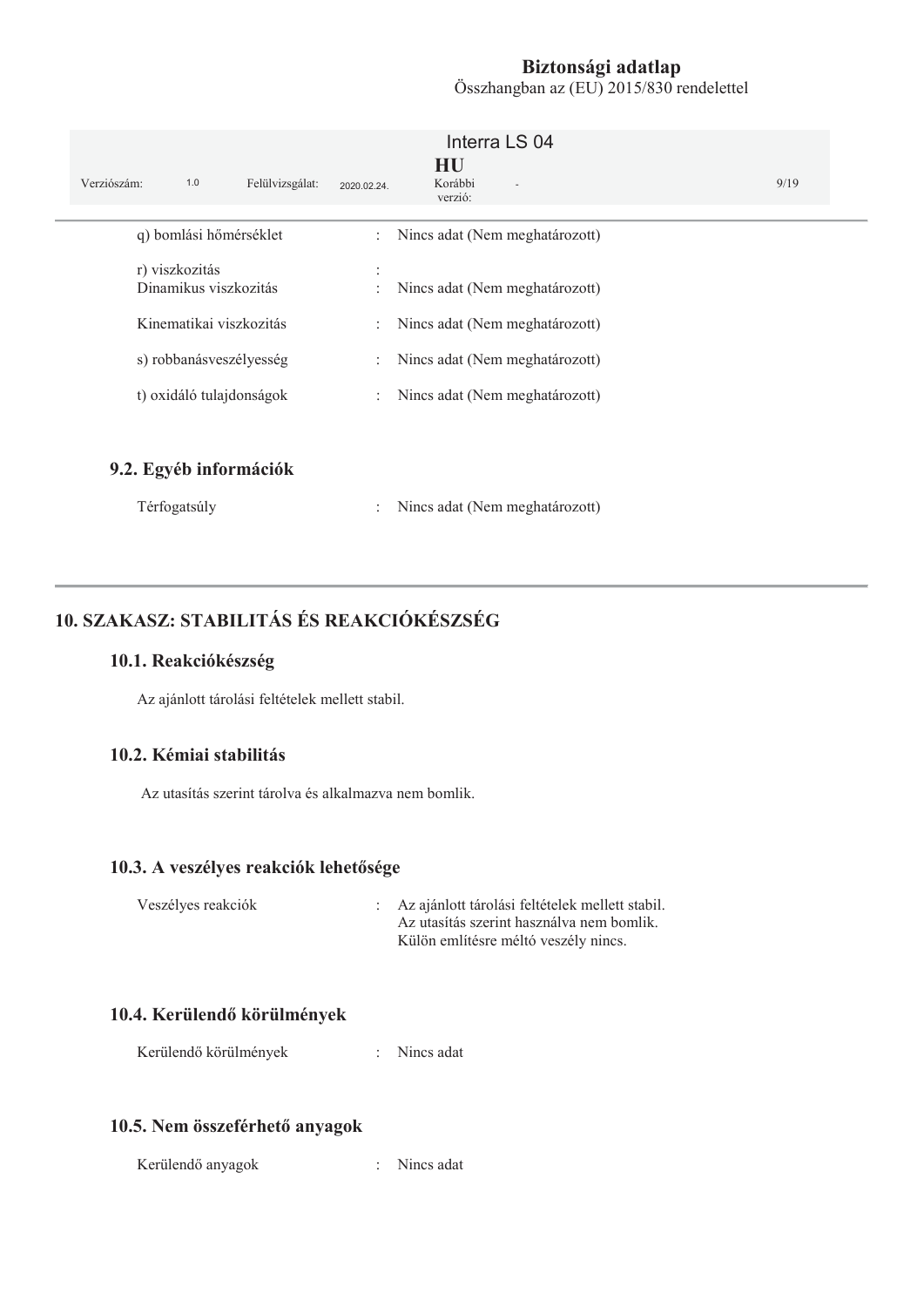| Verziószám: | 1.0 | Felülvizsgálat:                                            | 2020.02.24. | Interra LS 04<br>HU<br>Korábbi<br>$\sim$<br>verzió: | 10/19 |
|-------------|-----|------------------------------------------------------------|-------------|-----------------------------------------------------|-------|
|             |     | 10.6. Veszélyes bomlástermékek<br>Veszélyes bomlástermékek |             | : Normál körülmények között stabil.                 |       |

# 11. SZAKASZ: TOXIKOLÓGIAI ADATOK

# 11.1. A toxikológiai hatásokra vonatkozó információ

| a) Akut toxicitás, szájon át: | Termék     |                | A rendelkezésre álló információk<br>alapján nem került besorolásra.                                |  |
|-------------------------------|------------|----------------|----------------------------------------------------------------------------------------------------|--|
|                               | Megjegyzés |                | Nincs adat                                                                                         |  |
|                               |            |                |                                                                                                    |  |
|                               |            |                |                                                                                                    |  |
| kaolinit (1318-74-7)          |            |                |                                                                                                    |  |
|                               | Megjegyzés | $\ddot{\cdot}$ | Nincs adat (nem meghatározott)                                                                     |  |
| Akut toxicitás, belélegzés:   | Termék     | $\ddot{\cdot}$ | A rendelkezésre álló információk                                                                   |  |
|                               | Megjegyzés | ÷              | alapján nem került besorolásra.<br>Nincs adat                                                      |  |
| kaolinit (1318-74-7)          |            |                |                                                                                                    |  |
|                               | Megjegyzés | $\vdots$       | Nincs adat (nem meghatározott)                                                                     |  |
| Akut toxicitás, bőrön át:     | Termék     | $\ddot{\cdot}$ | A rendelkezésre álló információk<br>alapján nem került besorolásra.                                |  |
|                               | Megjegyzés | $\ddot{\cdot}$ | Nincs adat                                                                                         |  |
| kaolinit (1318-74-7)          |            |                |                                                                                                    |  |
|                               | Megjegyzés | $\ddot{\cdot}$ | Nincs adat (nem meghatározott)                                                                     |  |
| b) Bőrkorrózió/ bőrirritáció: | Termék     | $\ddot{\cdot}$ | A rendelkezésre álló információk                                                                   |  |
|                               | Megjegyzés | $\vdots$       | alapján nem került besorolásra.<br>Az Európai Unió osztályozási<br>feltételei alapján a termék nem |  |
|                               |            |                | bőrizgató hatású                                                                                   |  |
| kaolinit (1318-74-7)          |            |                |                                                                                                    |  |
|                               | Megjegyzés | $\ddot{\cdot}$ | Nincs adat (nem meghatározott)                                                                     |  |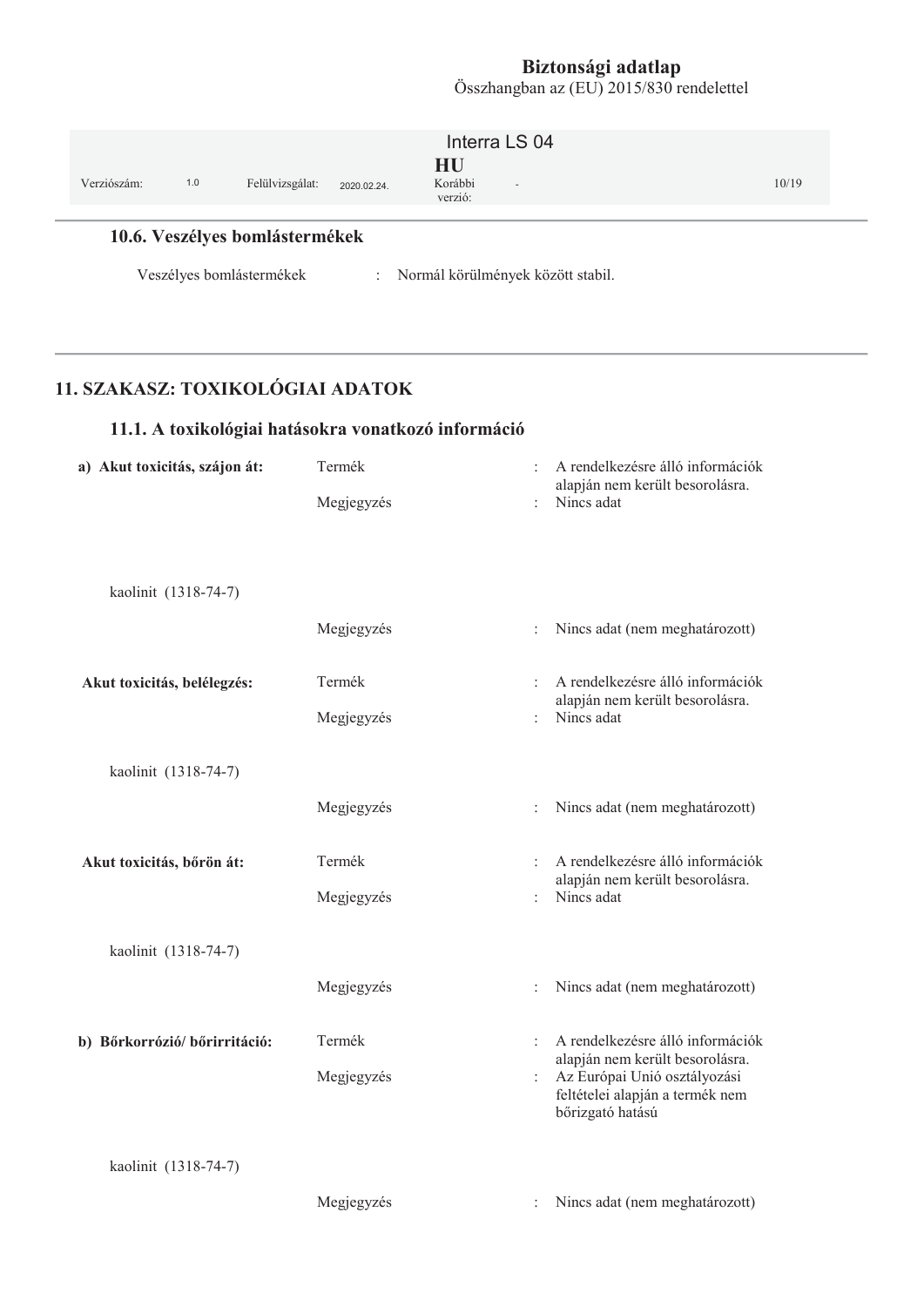| Verziószám:<br>1.0<br>Felülvizsgálat:                                  | 2020.02.24. | Interra LS 04<br>HU<br>Korábbi<br>÷.<br>verzió: |                                                                     | 11/19 |
|------------------------------------------------------------------------|-------------|-------------------------------------------------|---------------------------------------------------------------------|-------|
| c) Súlyos szemkárosodás/<br>szemirritáció:                             | Termék      | $\ddot{\phantom{a}}$                            | A rendelkezésre álló információk<br>alapján nem került besorolásra. |       |
| kaolinit (1318-74-7)                                                   |             |                                                 |                                                                     |       |
|                                                                        | Megjegyzés  |                                                 | Nincs adat (nem meghatározott)                                      |       |
| d) Légzőszervi vagy<br>bőrszenzibilizáció:                             | Termék      | $\ddot{\cdot}$                                  | A rendelkezésre álló információk<br>alapján nem került besorolásra. |       |
| kaolinit (1318-74-7)                                                   |             |                                                 |                                                                     |       |
|                                                                        | Megjegyzés  |                                                 | Nincs adat (nem meghatározott)                                      |       |
| e) Csírasejt-mutagenitás:<br>In vitro genotoxicitás                    | Termék      |                                                 | A rendelkezésre álló információk<br>alapján nem került besorolásra. |       |
| In vivo genotoxicitás                                                  | Termék      | ÷                                               | A rendelkezésre álló információk<br>alapján nem került besorolásra. |       |
| kaolinit (1318-74-7)                                                   |             |                                                 |                                                                     |       |
|                                                                        | Megjegyzés  |                                                 | Nincs adat (nem meghatározott)                                      |       |
| f) Rákkeltő hatás:                                                     | Termék      | $\ddot{\phantom{a}}$                            | A rendelkezésre álló információk<br>alapján nem került besorolásra. |       |
| kaolinit (1318-74-7)                                                   |             |                                                 |                                                                     |       |
|                                                                        | Megjegyzés  |                                                 | Nincs adat (nem meghatározott)                                      |       |
| g) Reprodukciós toxicitás:<br>A fogamzóképességre gyakorolt<br>hatások | Termék      | $\vdots$                                        | A rendelkezésre álló információk<br>alapján nem került besorolásra. |       |
| Hatások a magzat fejlődésére                                           | Termék      | $\ddot{\phantom{a}}$                            | A rendelkezésre álló információk<br>alapján nem került besorolásra. |       |
| kaolinit (1318-74-7)                                                   |             |                                                 |                                                                     |       |
|                                                                        | Megjegyzés  |                                                 | Nincs adat (nem meghatározott)                                      |       |
| h) Egyetlen expozíció utáni                                            | Termék      |                                                 | A rendelkezésre álló információk                                    |       |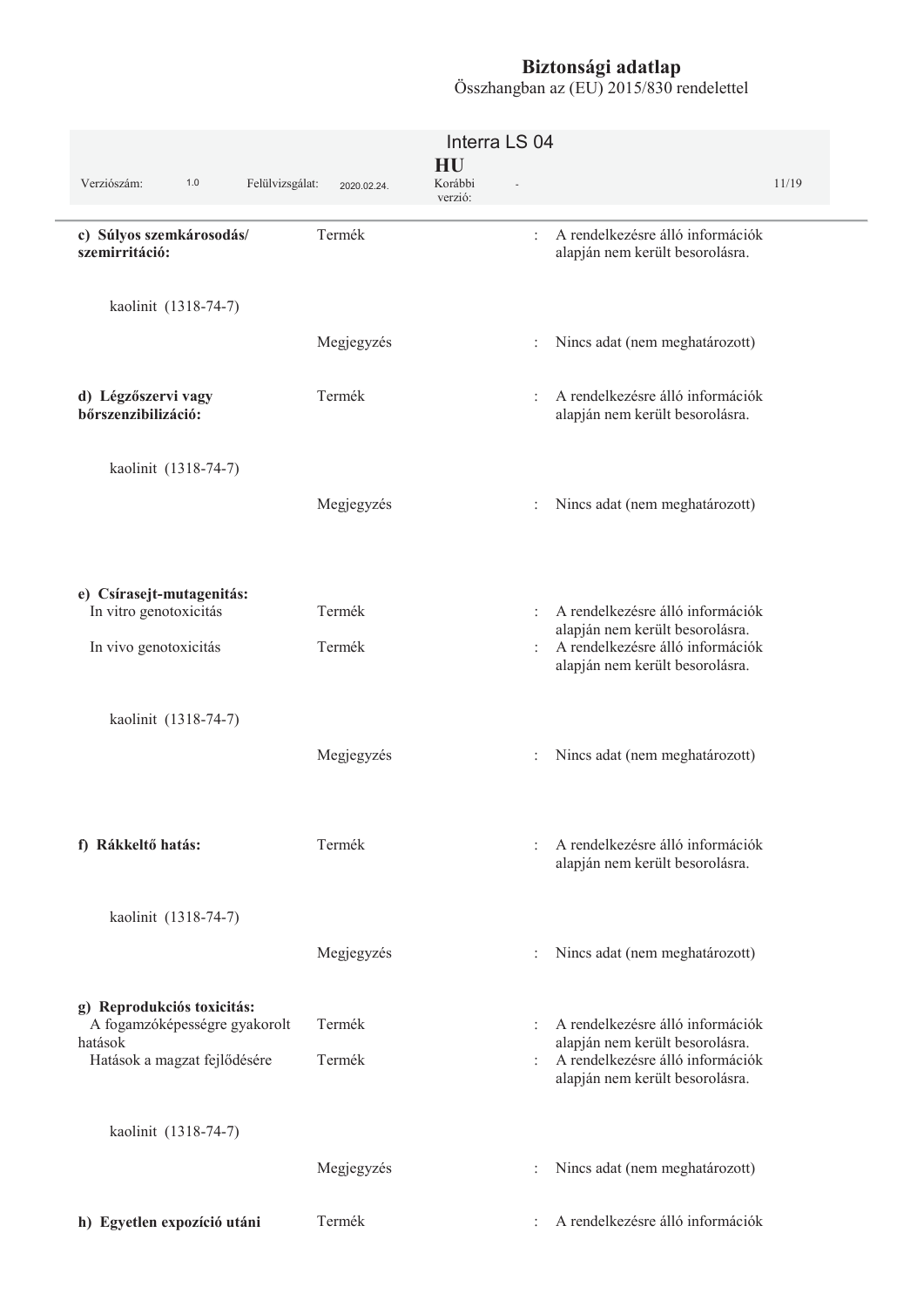Összhangban az (EU) 2015/830 rendelettel

|                                                             |             | Interra LS 04            |                                                                     |       |
|-------------------------------------------------------------|-------------|--------------------------|---------------------------------------------------------------------|-------|
| Verziószám:<br>1.0<br>Felülvizsgálat:                       | 2020.02.24. | HU<br>Korábbi<br>verzió: |                                                                     | 12/19 |
| célszervi toxicitás (STOT):                                 |             |                          | alapján nem került besorolásra.                                     |       |
| kaolinit (1318-74-7)                                        |             |                          |                                                                     |       |
|                                                             | Megjegyzés  |                          | Nincs adat (nem meghatározott)                                      |       |
| i) Ismétlődő expozíció utáni<br>célszervi toxicitás (STOT): | Termék      | ÷                        | A rendelkezésre álló információk<br>alapján nem került besorolásra. |       |
| kaolinit (1318-74-7)                                        | Megjegyzés  |                          | Nincs adat (nem meghatározott)                                      |       |
| j) Aspirációs veszély:                                      | Termék      | $\ddot{\phantom{a}}$     | A rendelkezésre álló információk<br>alapján nem került besorolásra. |       |
| kaolinit (1318-74-7)                                        |             |                          |                                                                     |       |
|                                                             | Megjegyzés  | $\ddot{\phantom{a}}$     | Nincs adat (nem meghatározott)                                      |       |

#### 11.1.1. Veszélyességi osztályra vonatkozó kiegészítő információk

Nincs a veszélyességi osztályozásra vonatkozó kiegészítő információ.

#### 11.1.2. Toxikológiai információk ismertetésének kiegészítő információi

Nincs kiegészítő információ. Figyelembe kell venni a biztonsági adatlap 11.1. SZAKASZÁT.

#### 11.1.3. Jelentős mennyiségű vizsgálati adat esetén összefoglaló

Nem áll rendelkezésre kiemelkedő mennyiségű toxikológiai adat, mely indokolttá tenné a vizsgálati adatok összefoglalását.

#### 11.1.4. Besorolási kritériumok nem teljesülése esetén az alátámasztó információk

A termék nem tartalmaz veszélyesként besorolt összetevőket.

#### 11.1.5. A valószínű expozíciós utakra vonatkozó információk

Figyelembe kell venni a biztonsági adatlap 11.1. SZAKASZÁT.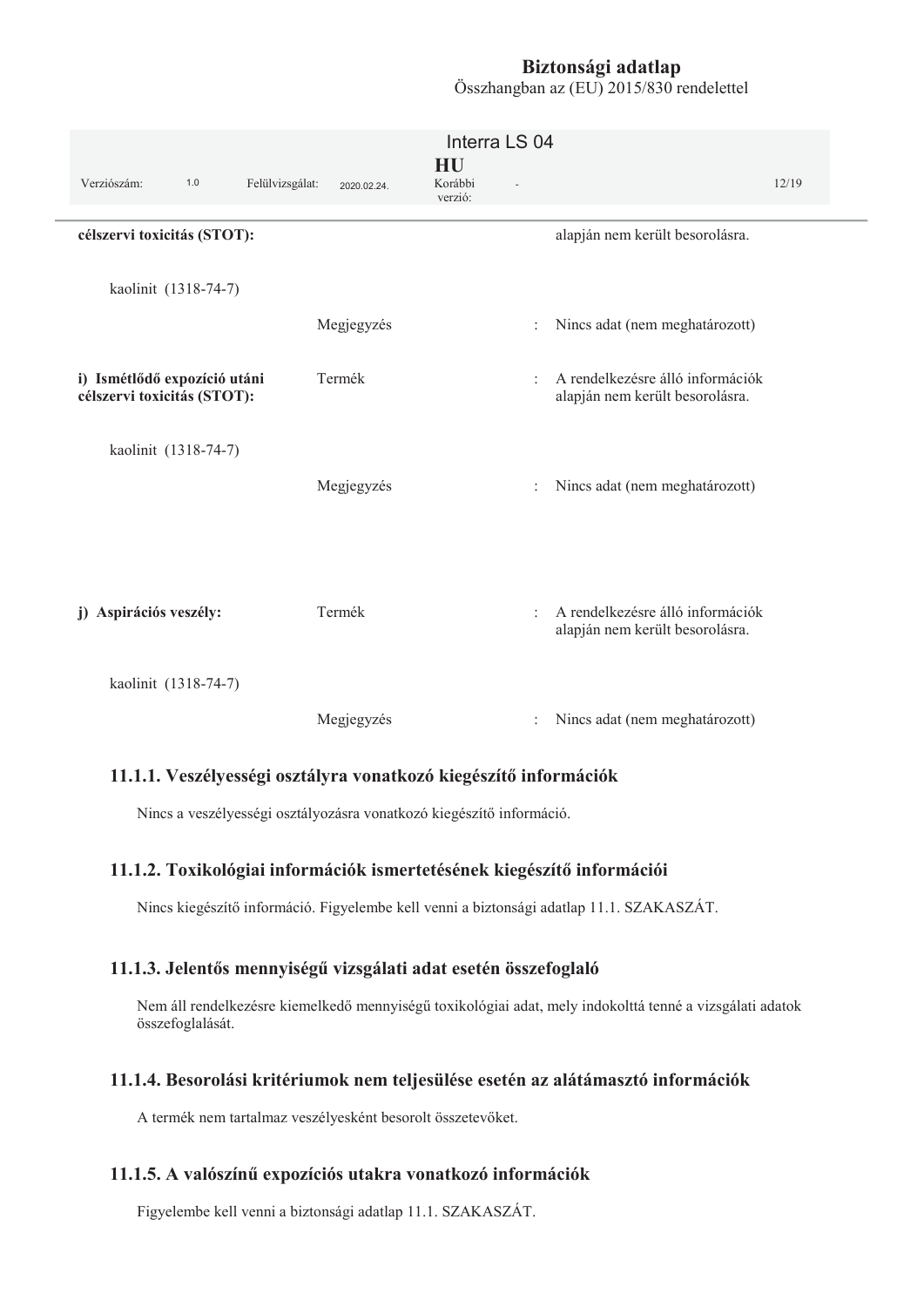|             |     |                 |             | Interra LS 04                                        |       |
|-------------|-----|-----------------|-------------|------------------------------------------------------|-------|
| Verziószám: | 1.0 | Felülvizsgálat: | 2020.02.24. | HU<br>Korábbi<br>$\overline{\phantom{a}}$<br>verzió: | 13/19 |

#### 11.1.6. A fizikai, kémiai és toxikológiai jellegzetességekkel kapcsolatos tünetek

Az expozíciót követően jelentkező, a keverék fizikai, kémiai és toxikológiai jellemzőihez kapcsolódó tünetek nem lettek meghatározva. Figyelembe kell venni a biztonsági adatlap 11.1. SZAKASZÁT.

#### 11.1.7. A rövid és hosszú távú expozícióból származó késleltetett és azonnali hatások, valamint krónikus hatások

Figyelembe kell venni a biztonsági adatlap 11.1. SZAKASZÁT, mely tartalmazza azon hatások adatait, melyek meghatározásra kerültek.

#### 11.1.8. A kölcsönhatásokból eredő hatások

Nincs adat (Nem meghatározott).

#### 11.1.9. Az egyedi adatok hiánya

Adatok hiánya esetén, hasonló anyagok adatai nem kerültek felhasználásra.

#### 11.1.10. Keverékek

Mivel a keverék egészére egészségi hatás nem került meghatározásra, a 3. SZAKASZBAN feltűntetett releváns anyagokra vonatkozóan megadott lényeges tájékoztatást a 11.1 SZAKASZ tartalmazza.

#### 11.1.11. A keverék és az anyag kapcsolatára vonatkozó információ

#### 11.1.11.1. Releváns anyagok kölcsönhatására, szervezetben kialakuló metabolitjaira vonatkozó információk

Nem meghatározott a releváns anyagok kölcsönhatása, metabolitjai se in vitro, se in vivo, se in silico módon.

#### 11.1.11.2. A keverék egészségi hatásainak összességéhez hozzájáruló komponensek koncentrációjára vonatkozó információk

A keverékben lévő anyagok közötti kölcsönhatásra nem áll rendelkezésre információ, ezért az egyes anyagok egészségi hatásait külön-külön a 11.1 SZAKASZ tartalmazza.

#### 11.1.12. Egyéb információk

Nem áll rendelkezésre egyéb információ.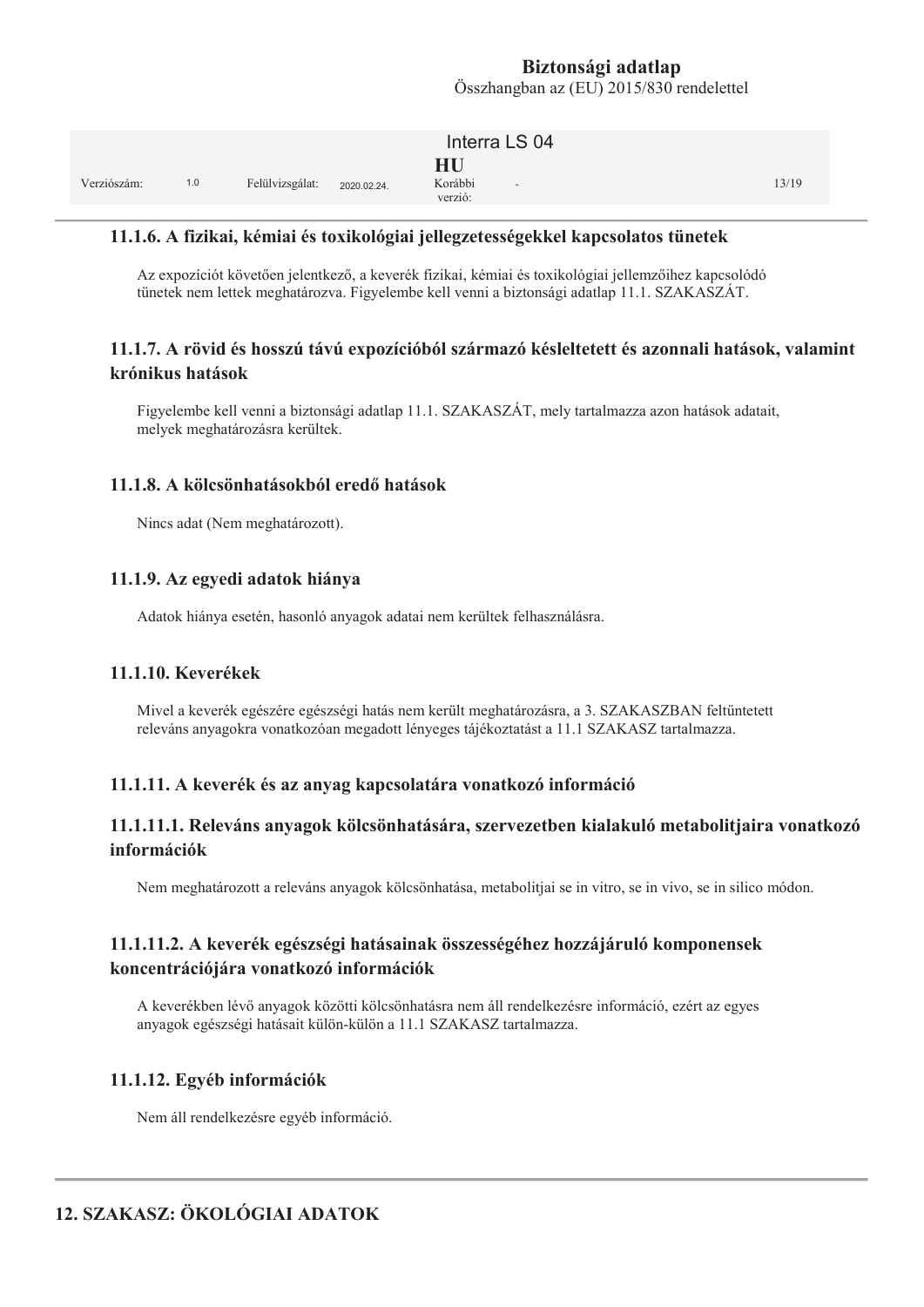Interra LS 04 **HU** Verziószám:  $1.0$ Felülvizsgálat: Korábbi  $14/19$ 2020.02.24 verzió: 12.1. Toxicitás Akut vízi toxicitás : Ennek a terméknek nincs ismert ökotoxikológiai hatása. Krónikus vízi toxicitás : Ennek a terméknek nincs ismert ökotoxikológiai hatása. kaolinit (1318-74-7) Megjegyzés : Nincs adat (nem meghatározott) 12.2. Perzisztencia és lebonthatóság Nincs adat (Nem meghatározott) 12.3. Bioakkumulációs képesség Nincs adat (Nem meghatározott) 12.4. A talajban való mobilitás

Nincs adat (Nem meghatározott)

#### 12.5. A PBT- és a vPvB-értékelés eredményei

Az alapanyag/keverék nem tartalmaz olyan összetevőket, amelyek a környezetben tartósan megmaradó, biológiailag nagyon felhalmozódó és mérgező (PTB) vagy igen tartósan megmaradó biológiailag nagyon felhalmozódó (vPvB) anyagnak tekinthetők 0,1%-os vagy annál magasabb koncentrációban.

#### 12.6. Egyéb káros hatások

Nincs adat (Nem meghatározott)

# **13. SZAKASZ: ÁRTALMATLANÍTÁSI SZEMPONTOK**

## 13.1. Hulladékkezelési módszerek

a)

Termék

: A felesleget és a nem újra hasznosítható oldatokat fel kell ajánlani egy megbízható hulladékkezelő társaságnak.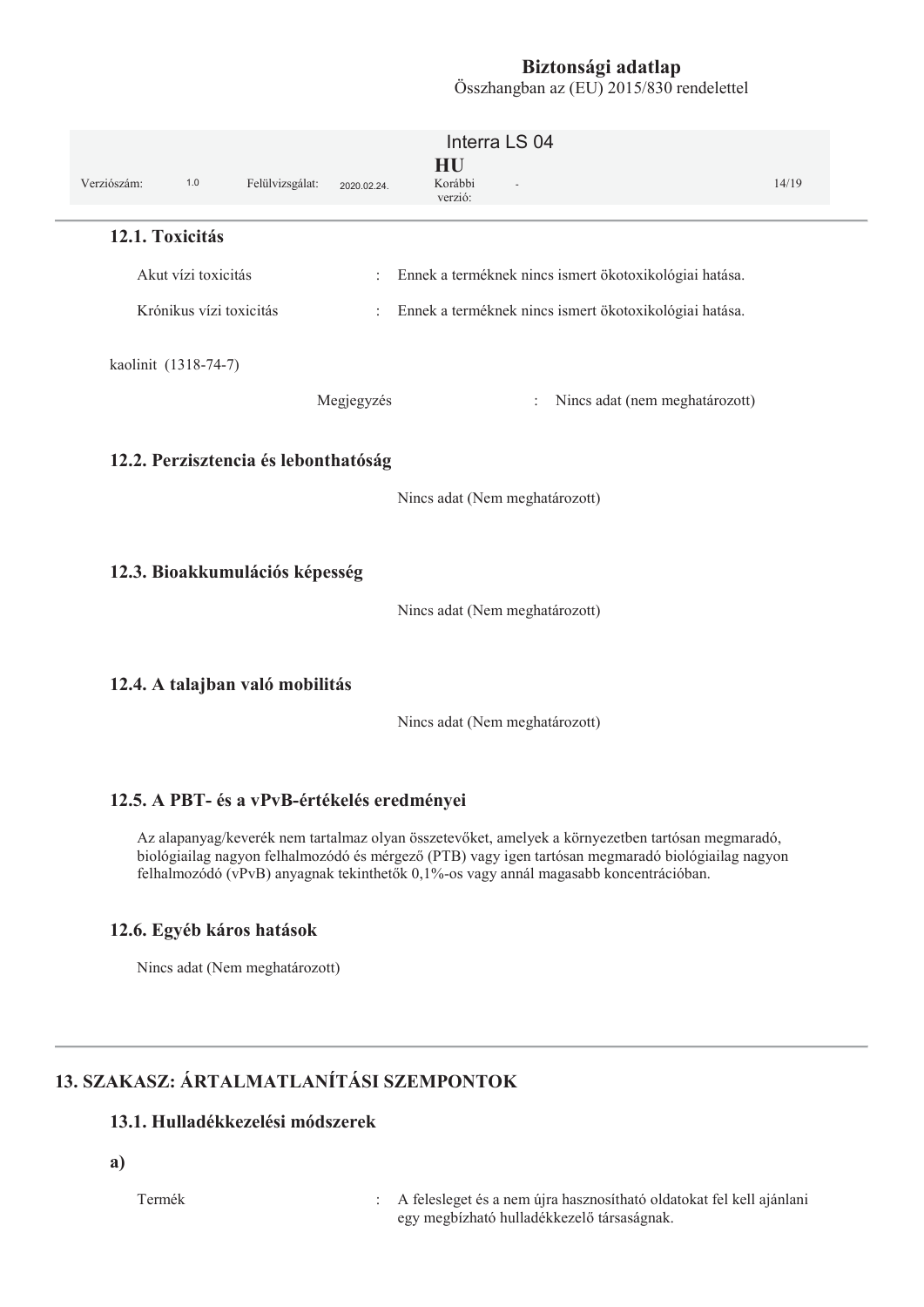Összhangban az (EU) 2015/830 rendelettel

| Verziószám:   | $1.0$      | Felülvizsgálat: | 2020.02.24.          | Interra LS 04<br>HU<br>Korábbi<br>verzió:                                                                                                                                    | 15/19 |
|---------------|------------|-----------------|----------------------|------------------------------------------------------------------------------------------------------------------------------------------------------------------------------|-------|
|               | Csomagolás |                 | $\ddot{\phantom{a}}$ | A megmaradt tartalmat ki kell üríteni.<br>Az üres tartályokat újra hasznosítás vagy hulladék kezelés céljából<br>jóváhagyott hulladék kezelő telepre kell vinni.             |       |
| $\mathbf{b}$  | Termék     |                 |                      | Figyelembe kell venni a biztonsági adatlap 11.1. SZAKASZÁT                                                                                                                   |       |
| $\mathbf{c})$ | Termék     |                 |                      | A felesleget és a nem újra hasznosítható oldatokat fel kell ajánlani<br>egy megbízható hulladékkezelő társaságnak.<br>Engedélyezett hulladékkezelő társasághoz kell küldeni. |       |
| d)            | Termék     |                 |                      | Nem ismert különleges hulladékkezelési óvintézkedés.                                                                                                                         |       |

# 14. SZAKASZ: SZÁLLÍTÁSRA VONATKOZÓ INFORMÁCIÓK

### 14.1. UN-szám

Nincs veszélyes áruként szabályozva.

#### 14.2. Az ENSZ szerinti megfelelő szállítási megnevezés

Nincs veszélyes áruként szabályozva.

#### 14.3. Szállítási veszélyességi osztály(ok)

Nincs veszélyes áruként szabályozva.

#### 14.4. Csomagolási csoport

Nincs veszélyes áruként szabályozva.

#### 14.5. Környezeti veszélyek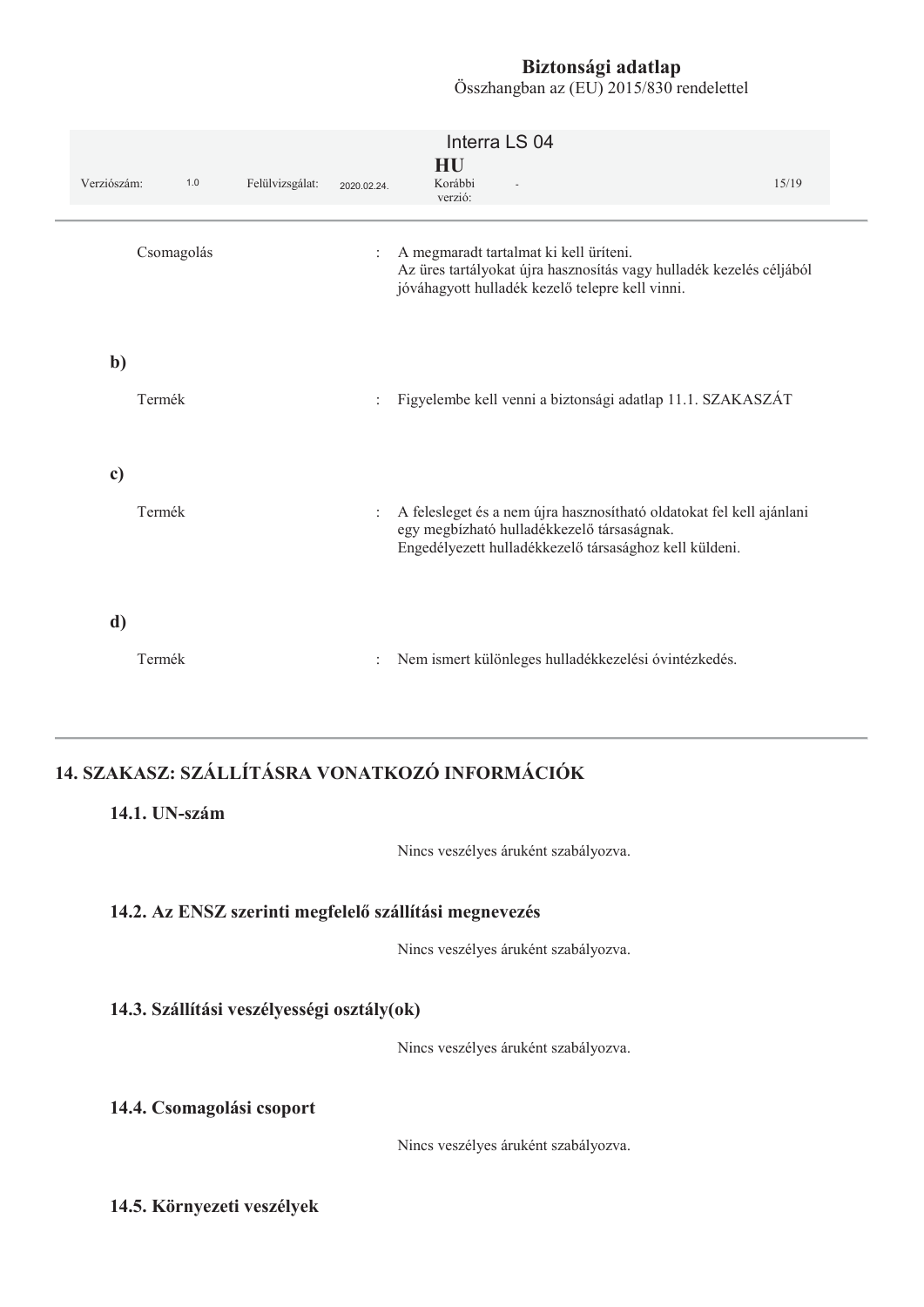Összhangban az (EU) 2015/830 rendelettel

|             |     |                 |             | Interra LS 04            |        |       |
|-------------|-----|-----------------|-------------|--------------------------|--------|-------|
| Verziószám: | 1.0 | Felülvizsgálat: | 2020.02.24. | HU<br>Korábbi<br>verzió: | $\sim$ | 16/19 |

Nincs veszélyes áruként szabályozva.

#### 14.6. A felhasználót érintő különleges óvintézkedések

A személyi védelemről lásd a 8. SZAKASZT.

#### 14.7. A MARPOL-egyezmény II. melléklete és az IBC szabályzat szerinti ömlesztett szállítás

Nem tervezett szállítási mód

### 15. SZAKASZ: SZABÁLYOZÁSSAL KAPCSOLATOS INFORMÁCIÓK

### 15.1. Az adott anyaggal vagy keverékkel kapcsolatos biztonsági, egészségügyi és környezetvédelmi előírások/jogszabályok

| AZ EURÓPAI PARLAMENT ÉS A TANÁCS 1907/2006/EK<br>RENDELETE (2006. december 18.) a vegyi anyagok<br>regisztrálásáról, értékeléséről, engedélyezéséről és korlátozásáról<br>(REACH), az Európai Vegyianyag-ügynökség létrehozásáról, az<br>1999/45/EK irányelv módosításáról, valamint a 793/93/EGK<br>tanácsi rendelet, az 1488/94/EK bizottsági rendelet, a 76/769/EGK<br>tanácsi irányelv, a 91/155/EGK, a 93/67/EGK, a 93/105/EK és a<br>2000/21/EK bizottsági irányelv hatályon kívül helyezéséről |                | Hatálya alá tartozik                           |
|-------------------------------------------------------------------------------------------------------------------------------------------------------------------------------------------------------------------------------------------------------------------------------------------------------------------------------------------------------------------------------------------------------------------------------------------------------------------------------------------------------|----------------|------------------------------------------------|
| A BIZOTTSÁG (EU) 2015/830 RENDELETE (2015. május 28.) a<br>vegyi anyagok regisztrálásáról, értékeléséről, engedélyezéséről és<br>korlátozásáról (REACH) szóló 1907/2006/EK európai parlamenti<br>és tanácsi rendelet módosításáról                                                                                                                                                                                                                                                                    | $\pm$          | Hatálya alá tartozik                           |
| AZ EURÓPAI PARLAMENT ÉS A TANÁCS 1907/2006/EK<br>RENDELETE (2006. december 18.) XIV. melléklete Az<br>engedélyíköteles anyagok jegyzéke                                                                                                                                                                                                                                                                                                                                                               | ÷.             | Ez a termék nem tiltott és/vagy<br>korlátozott |
| AZ EURÓPAI PARLAMENT ÉS A TANÁCS 1907/2006/EK<br>RENDELETE (2006. december 18.) XVII. melléklete Egyes<br>veszélyes anyagok, keverékek és árucikkek gyártására, forgalomba<br>hozatalára és felhasználására vonatkozó korlátozások                                                                                                                                                                                                                                                                    | $\ddot{\cdot}$ | Ez a termék nem tiltott és/vagy<br>korlátozott |
| AZ EURÓPAI PARLAMENT ÉS A TANÁCS 1272/2008/EK<br>RENDELETE (2008. december 16.) az anyagok és keverékek<br>osztályozásáról, címkézéséről és csomagolásáról, a 67/548/EGK és<br>az 1999/45/EK irányelv módosításáról és hatályon kívül<br>helyezéséről, valamint az 1907/2006/EK rendelet módosításáról                                                                                                                                                                                                |                | Hatálya alá tartozik                           |
| AZ EURÓPAI PARLAMENT ÉS A TANÁCS 1005/2009/EK<br>RENDELETE (2009. szeptember 16.) az ózonréteget lebontó<br>anyagokról                                                                                                                                                                                                                                                                                                                                                                                | ÷.             | Ez a termék nem tiltott és/vagy<br>korlátozott |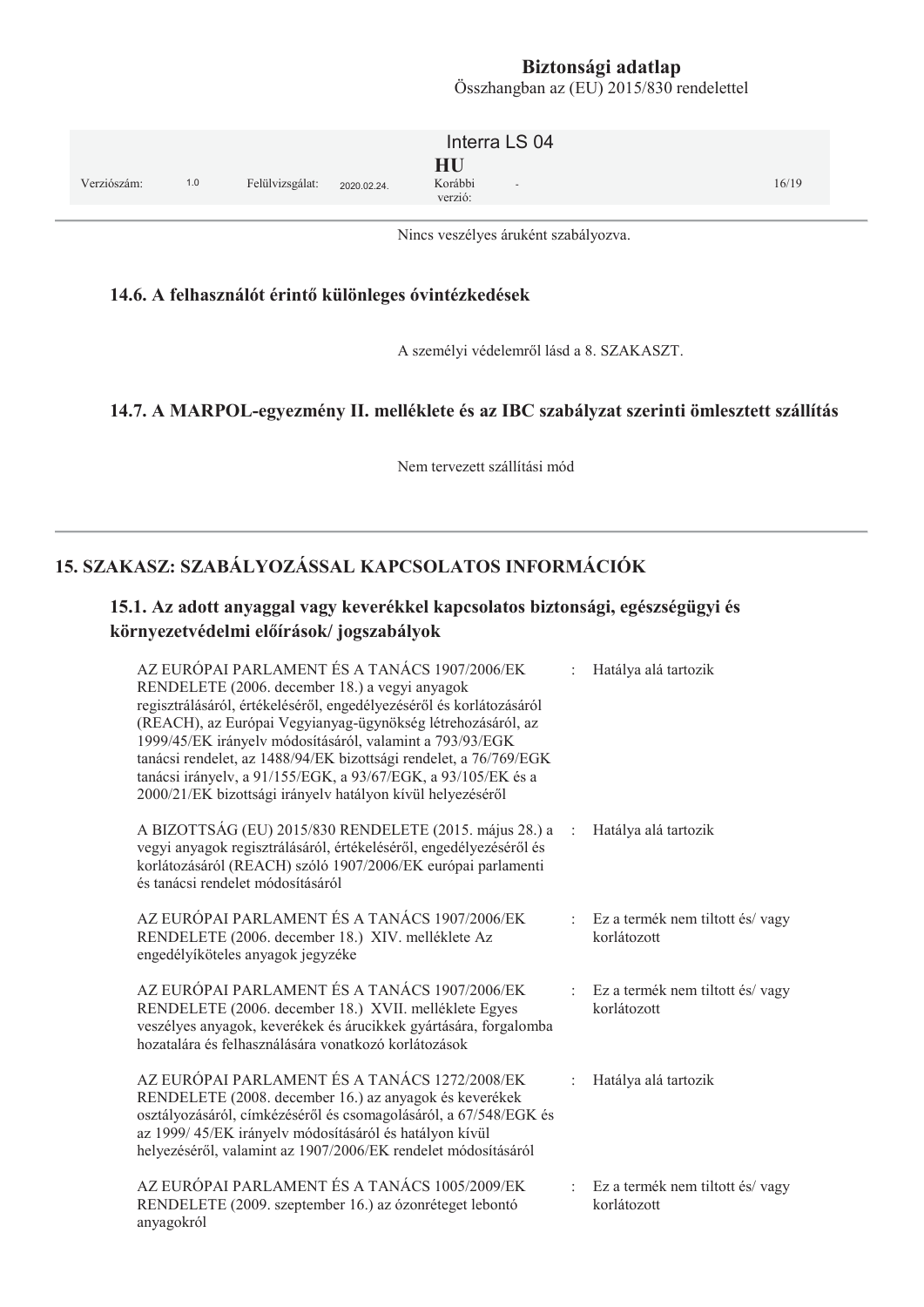| Verziószám:<br>1.0            | Felülvizsgálat:                                                                                                                                                                                                                                                                                                       | 2020.02.24. | Interra LS 04<br>HU<br>Korábbi<br>verzió: |                           | 17/19                                            |
|-------------------------------|-----------------------------------------------------------------------------------------------------------------------------------------------------------------------------------------------------------------------------------------------------------------------------------------------------------------------|-------------|-------------------------------------------|---------------------------|--------------------------------------------------|
| irányelv módosításáról        | AZ EURÓPAI PARLAMENT ÉS A TANÁCS 850/2004/EK<br>RENDELETE (2004. április 29.) a környezetben tartósan<br>megmaradó szerves szennyező anyagokról és a 79/117/EGK                                                                                                                                                       |             |                                           |                           | Ez a termék nem tiltott és/vagy<br>korlátozott   |
|                               | AZ EURÓPAI PARLAMENT ÉS A TANÁCS (EU) 2016/425<br>RENDELETE (2016. március 9.) az egyéni védőeszközökről és a<br>89/686/EGK tanácsi irányelv hatályon kívül helyezéséről                                                                                                                                              |             |                                           |                           | Hatálya alá tartozik                             |
| szállításáról                 | AZ EURÓPAI PARLAMENT ÉS A TANÁCS 2008/68/EK<br>IRÁNYELVE (2008. szeptember 24.) a veszélyes áruk szárazföldi                                                                                                                                                                                                          |             |                                           |                           | Hatálya alá tartozik                             |
| kémiai biztonságáról          | 25/2000. (IX. 30.) EüM-SzCsM együttes rendelet a munkahelyek                                                                                                                                                                                                                                                          |             |                                           | ÷.                        | Hatálya alá tartozik                             |
|                               | 1993. évi XCIII. törvény a munkavédelemről                                                                                                                                                                                                                                                                            |             |                                           |                           | Hatálya alá tartozik                             |
|                               | 2000. évi XXV. törvény a kémiai biztonságról                                                                                                                                                                                                                                                                          |             |                                           |                           | Hatálya alá tartozik                             |
| szerkezetbe foglalt változat) | AZ EURÓPAI PARLAMENT ÉS A TANÁCS 2004/37/EK<br>IRÁNYELVE (2004. április 29.) a munkájuk során rákkeltő<br>anyagokkal és mutagénekkel kapcsolatos kockázatoknak kitett<br>munkavállalók védelméről (hatodik egyedi irányelv a 89/391/EGK<br>tanácsi irányelv 16. cikkének (1) bekezdése értelmében) (Egységes          |             |                                           |                           | Ez a termék nem tiltott és/vagy<br>korlátozott   |
|                               | 41/2000. (XII. 20.) EüM-KöM együttes rendelete az egyes<br>veszélyes anyagokkal, illetve veszélyes készítményekkel<br>kapcsolatos egyes tevékenységek korlátozásáról                                                                                                                                                  |             |                                           |                           | : Ez a termék nem tiltott és/vagy<br>korlátozott |
|                               | 44/2000. (XII. 27.) EüM rendelet a veszélyes anyagokkal és a<br>veszélyes készítményekkel kapcsolatos egyes eljárások, illetve<br>tevékenységek részletes szabályairól                                                                                                                                                |             |                                           | $\ddot{\phantom{0}}$      | Hatálya alá tartozik                             |
| létrehozásáról                | A BIZOTTSÁG 2000/39/EK IRÁNYELVE (2000. június 8.) a<br>munkájuk során vegyi anyagokkal kapcsolatos kockázatoknak<br>kitett munkavállalók egészségének és biztonságának védelméről<br>szóló 98/24/EK tanácsi irányelv végrehajtásával kapcsolatban a<br>javasolt foglalkozási expozíciós határértékek első listájának |             |                                           | $\mathbb{R}^{\mathbb{Z}}$ | Ez a termék nem tiltott és/vagy<br>korlátozott   |
|                               | A BIZOTTSÁG 2006/15/EK IRÁNYELVE (2006. február 7.) a<br>98/24/EK tanácsi irányelv végrehajtásához a javasolt foglalkozási<br>expozíciós határértékek második listájának létrehozásáról és a<br>91/322/EGK, valamint a 2000/39/EK irányelv módosításáról                                                              |             |                                           |                           | Ez a termék nem tiltott és/vagy<br>korlátozott   |
|                               | AZ EURÓPAI PARLAMENT ÉS A TANÁCS 2006/12/EK<br>IRÁNYELVE (2006. április 5.) a hulladékokról                                                                                                                                                                                                                           |             |                                           |                           | Hatálya alá tartozik                             |
|                               | AZ EURÓPAI PARLAMENT ÉS A TANÁCS 2008/98/EK<br>IRÁNYELVE (2008. november 19.) a hulladékokról és egyes<br>irányelvek hatályon kívül helyezéséről                                                                                                                                                                      |             |                                           |                           | Hatálya alá tartozik                             |
|                               | A TANÁCS 94/33/EK IRÁNYELVE (1994. június 22.) a fiatal                                                                                                                                                                                                                                                               |             |                                           |                           | Hatálya alá tartozik                             |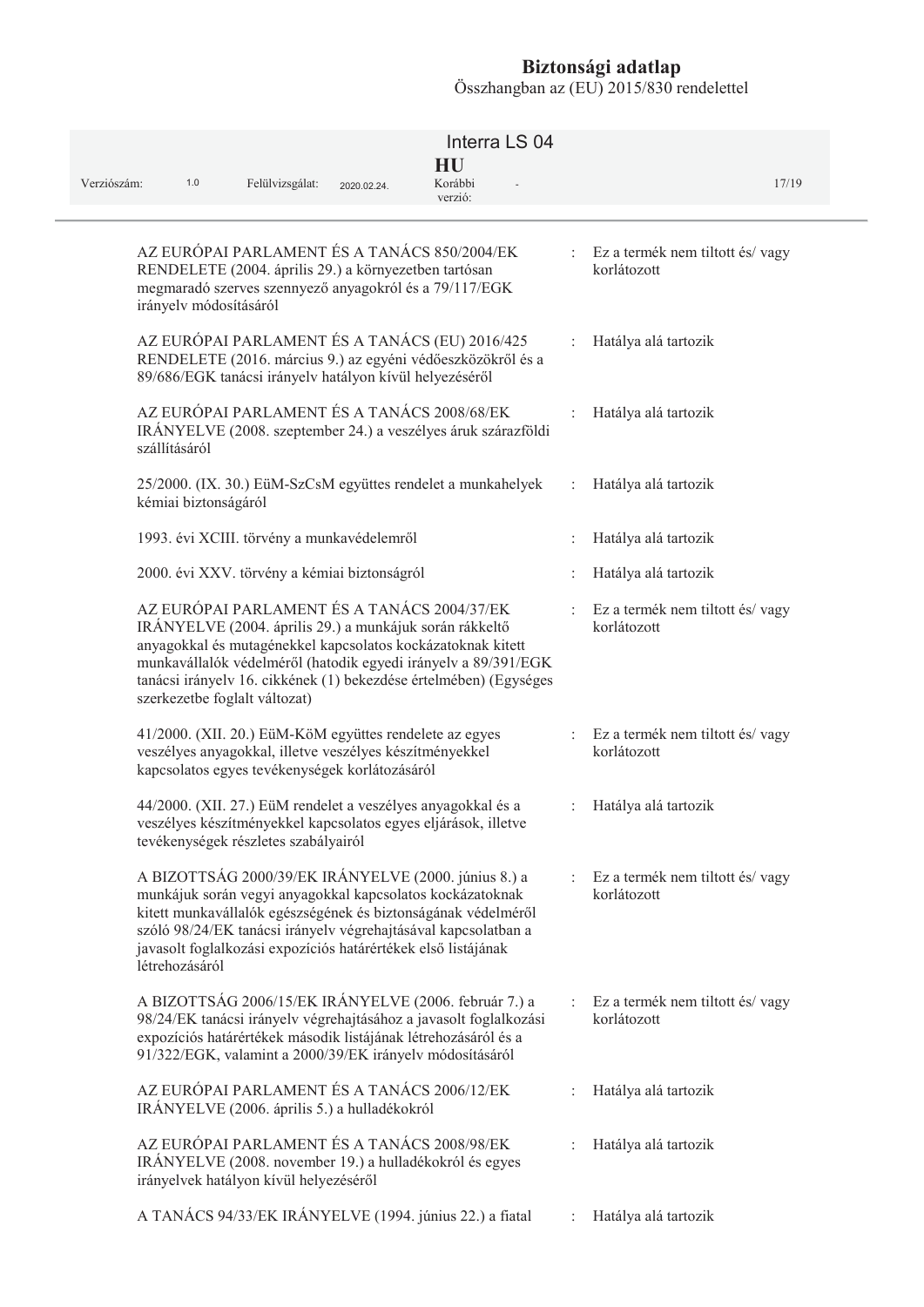Összhangban az (EU) 2015/830 rendelettel

| Verziószám:                                                                                                                                                                                                                                                                                                                                                                        | 1.0 | Felülvizsgálat: | 2020.02.24 | Interra LS 04<br>HU<br>Korábbi<br>$\overline{a}$<br>verzió: |  |  | 18/19 |  |
|------------------------------------------------------------------------------------------------------------------------------------------------------------------------------------------------------------------------------------------------------------------------------------------------------------------------------------------------------------------------------------|-----|-----------------|------------|-------------------------------------------------------------|--|--|-------|--|
| személyek munkahelyi védelméről<br>A TANÁCS 92/85/EGK IRÁNYELVE (1992. október 19.) a<br>Hatálya alá tartozik<br>$\mathcal{L}$<br>várandós, a gyermekágyas vagy szoptató munkavállalók<br>munkahelyi biztonságának és egészségvédelmének javítását<br>ösztönző intézkedések bevezetéséről (tizedik egyedi irányelv a<br>89/391/EGK irányelv 16. cikke (1) bekezdésének értelmében) |     |                 |            |                                                             |  |  |       |  |

#### 15.2. Kémiai biztonsági értékelés

Nem végeztek erre a termékre Kémiai Biztonsági Értékelést.

# **16. SZAKASZ: EGYÉB INFORMÁCIÓK**

#### a) Az előző verzióhoz képest a \*jelölt SZAKASZOK változtak

#### b) Rövidítések és betűszók:

| <b>CAS</b>      | A vegyi anyagok azonosítására használt Chemical Abstracts Service regisztrációs<br>: szám             |
|-----------------|-------------------------------------------------------------------------------------------------------|
| <b>CHEMTREC</b> | : Vegyianyagok Szállítmányozási Sürgősségi Központ                                                    |
| <b>CLP</b>      | Az anyagok és keverékek osztályozásáról, címkézéséről és csomagolásáról szóló<br>: rendelet           |
| <b>DNEL</b>     | : Származtatott hatásmentes szint                                                                     |
| EK              | : Európai Közösség                                                                                    |
| <b>EN</b>       | : Európai Szabvány                                                                                    |
| <b>ENSZ</b>     | : Egyesült Nemzetek Szervezete                                                                        |
| <b>ETTSZ</b>    | : Egészségügyi Toxikológiai Tájékoztató Szolgálat                                                     |
| EU              | : Európai Unió                                                                                        |
| <b>GHS</b>      | : Globálisan Harmonizált Rendszer                                                                     |
| <b>MARPOL</b>   | : Nemzetközi Egyezmény az Óceános Hajók Általi Szennyezésének Elkerülésére                            |
| <b>NOAEL</b>    | Nincs megfigyelhető káros hatás szint                                                                 |
| <b>PBT</b>      | : Perzisztens, Bioakkumulatív és Mérgező                                                              |
| <b>PNEC</b>     | · Becsült hatásmentes koncentráció                                                                    |
| <b>REACH</b>    | Vegyi anyagok Regisztrálásáról, Értékeléséről, Engedélyezéséről és Korlátozásáról<br>: szóló rendelet |
| <b>STEL</b>     | : Rövid távú expozíciós határ                                                                         |
| UN-szám         | $\cdot$ ENSZ-szám                                                                                     |
| <b>vPvB</b>     | : Nagyon perzisztens, nagyon bioakkumulatív                                                           |

#### c) A legfontosabb szakirodalmi hivatkozások és adatforrások

Komponensek REACH regisztrációs dossziéi Jogszabályok: Lásd a 15.1. SZAKASZT.